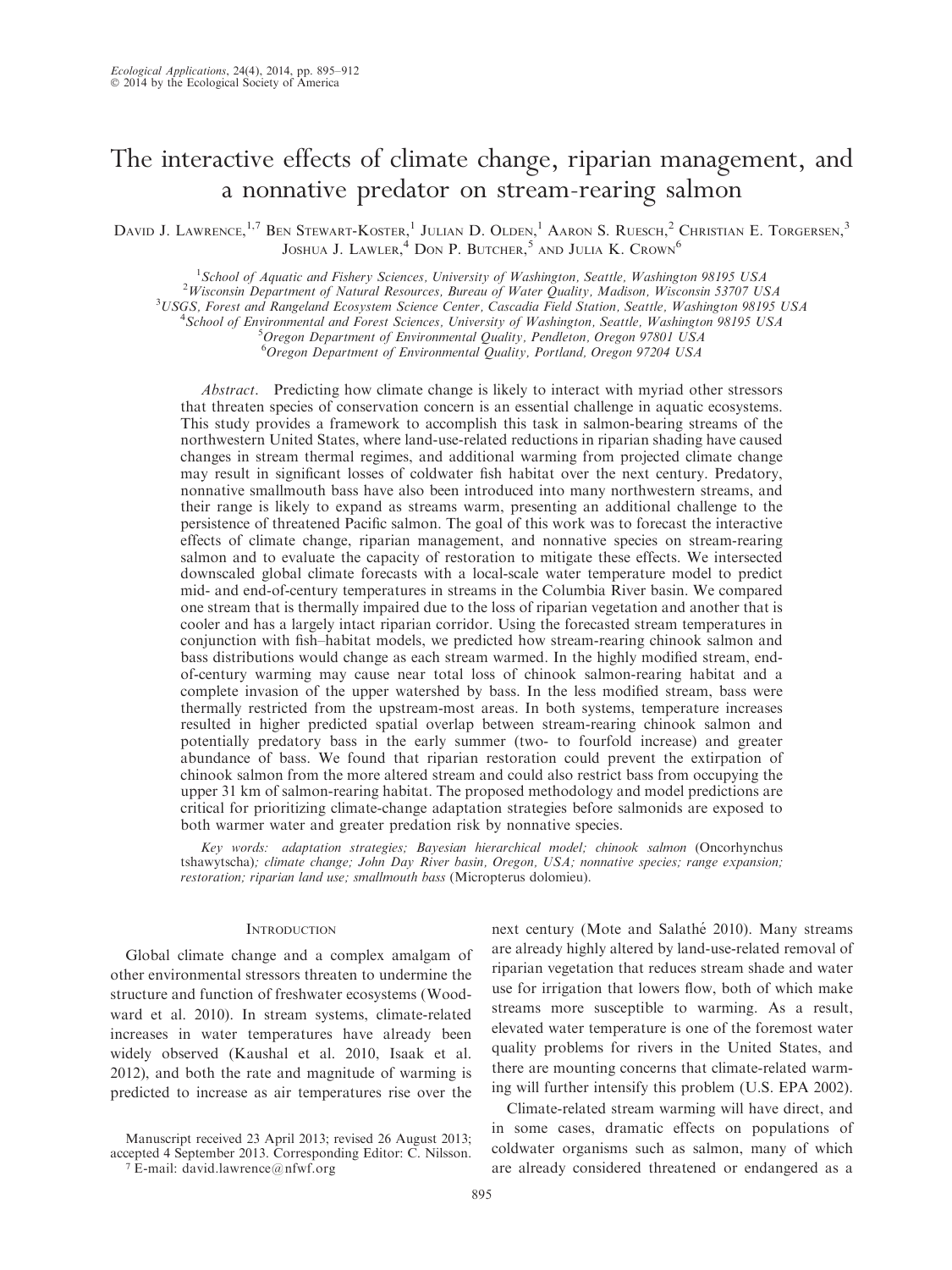result of a variety of human-related stressors (Ruckelshaus et al. 2002). Many salmonid species are expected to lose significant portions of their current distributions as thermally suitable habitat declines (Ruesch et al. 2012). For example, climate-change-induced stream warming is projected to result in the loss of almost half (47%) of thermally suitable habitat for all trout in the interior western United States (Wenger et al. 2011). Salmon populations in increasingly warmer streams exist in fragmented systems that limit movement to thermally favorable environments. Habitat fragmentation may also prevent ''rescue'' effects from other more stable populations if parts of stream networks become unsuitable for migration (Rieman et al. 2007). The ultimate consequences of stream warming for salmon populations will vary by species and region, but the most dramatic effects are likely to be observed in areas that form the southern periphery of their range, where even small amounts of climate warming may push temperatures above the thermal tolerances of these species (Mantua et al. 2010, Beer and Anderson 2011).

Beyond the direct effect of thermally stressful temperatures, salmon must also cope with nonnative species, including warmwater predators that will expand into salmon-rearing areas as streams warm. However, with the exception of Wenger et al. (2011), most investigations of climate-change impacts on salmon have not considered fish–community interactions, or the potential interactive effects of invasive species and stream warming on salmon populations (Rahel and Olden 2008). Smallmouth bass (Micropterus dolomieu; bass hereafter), a predatory nonnative fish species that has been introduced throughout the range of salmon in the Pacific Northwest (Carey et al. 2011), may be particularly problematic for salmon populations faced with climate-warmed streams. Bass can consume large proportions of salmon runs (up to 35%) under certain conditions, such as when small, subyearling chinook salmon (Oncorhynchus tshawytscha) co-occur with bass when water temperatures are warm enough to make bass metabolically active (Fritts and Pearsons 2004, Sanderson et al. 2009). Projections of bass range expansion under scenarios of climate change have been completed only for lake-dwelling bass (Sharma et al. 2009), and although bass occupy many salmon-bearing rivers, no previous study has forecast the upstream range expansion of stream-dwelling bass as streams warm. Although bass are generally considered a warmwater fish compared to salmon, our previous research has documented that bass and subyearling chinook salmon co-occur where upstream migrant bass overlap with the downstream range of stream-rearing chinook salmon (Lawrence et al. 2012). In situations where these species overlap, bass may prey on stream-rearing salmon directly or cause sublethal effects, such as reductions in the growth of subyearling salmon resulting from stress and the use of suboptimal habitats when bass are present (Kuehne et al. 2012).

In a changing climate, watershed managers are faced with the challenge of translating broadscale climate projections into anticipated local changes to determine where restoration actions could be undertaken to reduce potential impacts on salmon populations (Naiman et al. 2012). Translating regional climate forecasts to localscale predictions is a reoccurring need, and the gap between these scales leaves many managers with little guidance on how to adapt their present-day management efforts to climate change. Low-risk actions can be undertaken in the face of such uncertainty that would benefit a given system even if climate-change forecasts are not ultimately realized (Lawler et al. 2010, Rieman and Isaak 2010). Ultimately, managers need (1) a way to quantify how climate change may affect watersheds at multiple scales, and (2) decision tools to evaluate management actions that can offset the effects of future stream warming.

To bridge the science–management gap and gain knowledge of the interactive effects of multiple stressors in freshwater ecosystems, we studied how nonnative smallmouth bass, riparian land use, and climate change will act together to affect an evolutionary significant chinook salmon population in the John Day River (JDR) basin, a tributary of the Columbia River. To accomplish this task we combined downscaled regional climate-change forecasts of air temperature and streamflow with a fine-scale stream temperature model to determine future thermal regimes of streams in the JDR for mid- and end-of-century time periods. The stream temperature forecasts in turn were input to statistical fish–habitat models, developed from data within the study area, to forecast how habitat will change for stream-rearing salmon and to predict the upstream spread of nonnative bass into salmon habitat. We also explored the ability of riparian vegetation restoration to reduce climate-related warming in the JDR basin, and in turn, provide the dual conservation benefit of (1) maintaining rearing habitat for salmon in the face of stream warming, and (2) limiting the upstream invasion of predatory bass into salmon-rearing areas.

#### **METHODS**

#### Study area

This study was conducted in the North Fork (NFJDR) and Middle Fork (MFJDR) tributaries of the John Day River (JDR;  $21000 \text{-} \text{km}^2$  basin area), which collectively drain  $6800 \text{ km}^2$  and originate in the Blue Mountains of northeastern Oregon (Fig. 1). The JDR is of high conservation importance because it is one of the largest free-flowing rivers in the interior Columbia River basin. Both tributaries receive precipitation predominantly in the form of snow and rain in November through May. Snowmelt in late spring, typically peaking in April and May, causes high flows in the JDR basin that decline over June and July until the low flow summer period that occurs from August through September. Air temperatures within the study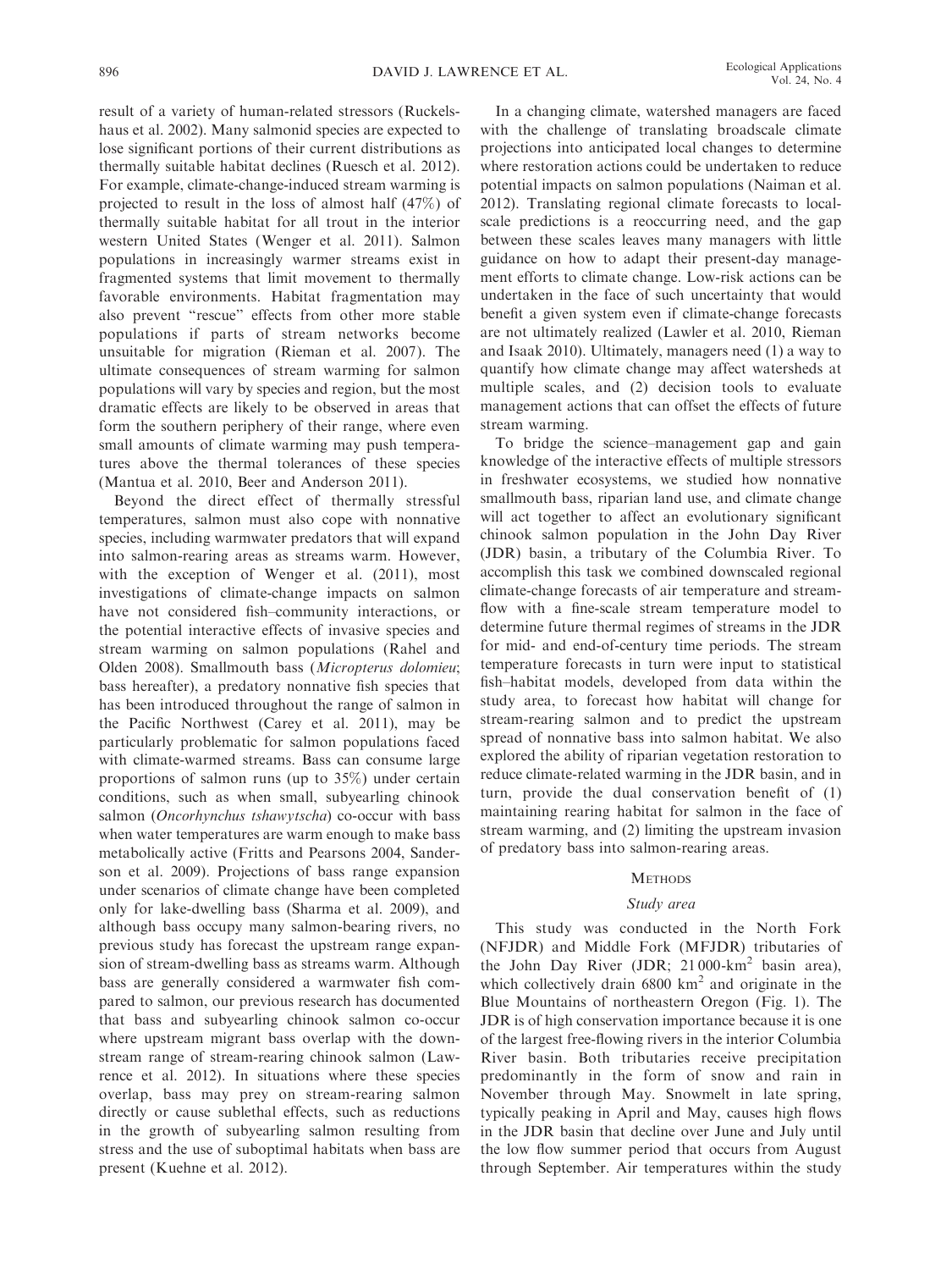area range from winter lows of  $-18^{\circ}$ C to summer highs  $>30^{\circ}$ C.

The NFJDR and MFJDR provide contrasting thermal conditions that allow for an assessment of the responses of subyearling chinook salmon and bass to climate and land-use-induced changes in stream temperatures. The NFJDR is a relatively cool system that flows through colluvial and alluvial canyons to alluvial valleys with gradients up to 30 m/km (3.00%) in the upper basin to 2.4 m/km (0.24%) in the lower section of the study area at elevations from 662 m (at the confluence of the MFJDR) to 1691 m. The MFJDR is a tributary of the NFJDR and is warmer and less steep; it flows through alluvial canyons and valleys with a maximum gradient of 15 m/km  $(1.50\%)$  in the upper river to 0.6 m/km (0.06%). Elevations within the MFJDR study region are 662–1245 m. Summer baseflow in both systems is provided by snowmelt-fed springs, which persist longer into the summer in the NFJDR. Although both tributaries have been altered due to land use and resource extraction, the riparian corridor of the NFJDR is largely intact because the North Fork John Day Wilderness Area and the Umatilla National Forest protect the upper NFJDR. Land adjacent to the lower NFJDR has experienced some removal of riparian vegetation due to livestock grazing. By contrast, land adjoining the MFJDR is mostly privately owned and has experienced significant riparian vegetation removal by grazing cattle; many parts of the river are wide and shallow as a result of bank erosion. Private landowners, The Nature Conservancy, the Confederated Tribes of the Warm Springs Nations, the Malheur National Forest, and the Oregon Department of Parks and Recreation are currently engaged in restoration projects to revegetate and re-meander parts of the upper MFJDR.

# Fish populations in the NFJDR and MFJDR

The JDR supports the largest entirely wild run of chinook salmon in the Columbia River basin, and may serve as a source to chinook populations in the lower main stem Columbia River that are listed as threatened under the U.S. Endangered Species Act. Spring chinook salmon spawn in the upper NFJDR and MFJDR, and their offspring rear in these streams during their first year of life as subyearlings. The rearing and spawning habitat of chinook salmon has been increasingly constrained to the upper basins of both rivers due to thermal alterations related to land use (e.g., riparian vegetation removal) and water withdrawals for irrigation. Water temperatures throughout the NFJDR and MFJDR are often at or near the thermal tolerances for chinook salmon (Torgersen et al. 1999). Particularly warm years, such as 2007 and 2013, have caused mass mortality of adult chinook salmon that hold in pools of the MFJDR when maximum water temperatures exceed  $28^{\circ}$ C (e.g., 2007) or water temperature increases rapidly (e.g., 2013).



FIG. 1. Map of the North Fork (NFJDR) and Middle Fork (MFJDR) tributaries of the John Day River (JDR), which originate in the Blue Mountains of northeastern Oregon, USA, showing the extent of the model domain for each river (black line), the spatial position of modeled tributaries (i.e., the boundary conditions) where they intersect with the mainstem NFJDR and MFJFR (open circles), and the spatial location of the meteorological nodes where air temperatures were input (open squares).

At the downstream end of their distribution in the NFJDR and MFJDR, subyearling chinook salmon seasonally overlap with nonnative bass (Lawrence et al. 2012). Bass were introduced to the lower NFJDR in 1971 (Shrader and Gray 1999) but have subsequently moved upstream in both the NFJDR and the MFJDR. Bass move upstream and enter the lower (i.e., downstream) rearing areas of subyearling chinook salmon when water temperatures warm from June to August.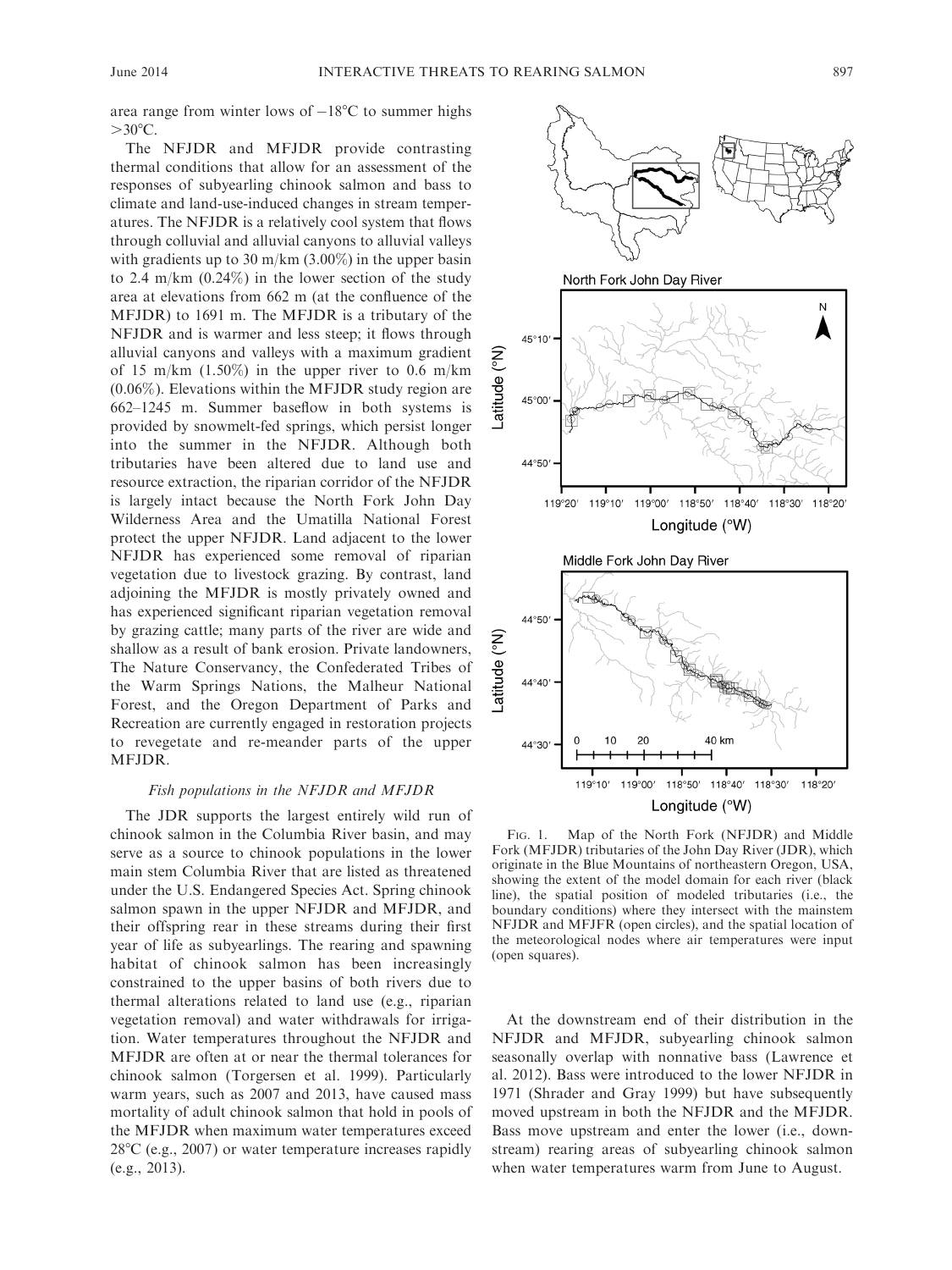### Modeling framework

We linked a series of models to predict the distribution of bass and subyearling chinook salmon in response to stream warming caused by global climate change. First, we used global climate-change forecasts of air temperature and stream flow, downscaled to our study region as inputs into a local-scale water temperature model. This water temperature model was used to generate future forecasts of stream temperatures that were then input to bass and subyearling chinook salmon distribution models, which were based on observed fish– temperature relationships in the JDR basin. Our forecasts of future fish distributions were based on these relationships because water temperature determines the seasonal distribution of bass and chinook salmon in the JDR basin (Lawrence et al. 2012). Details on each of the individual models that compose this framework are provided here.

### Stream temperature modeling

We used the mechanistic stream temperature model Heat Source (version 8.0.8; Boyd and Kasper 2003) to forecast stream temperatures resulting from climate change and various riparian vegetation restoration scenarios. This model uses high-resolution, spatially continuous landscape data, coupled with deterministic mass and heat-transfer processes to simulate water temperatures and flow dynamics. The Oregon Department of Environmental Quality (ORDEQ) produced a calibrated Heat Source temperature model of the NFJDR and MFJDR as part of a total maximum daily load (TMDL) assessment (ORDEQ 2010a). We employed the ORDEQ model but changed the air temperature inputs and boundary conditions (i.e., headwaters and tributary stream temperature and flow) to reflect downscaled climate-change predictions for these variables. Details on generating future air temperature and boundary condition forecasts in a form suitable for input to the Heat Source model are provided in Appendix A. All other variables were unchanged from the calibrated model (e.g., we assumed no change in riparian condition in response to changing flow). We chose to use Heat Source to model stream temperatures because it accounts for the spatially explicit role of vegetative shading in the determination of stream temperature, as well as the conditions upstream of each temperature prediction point. This allowed us to apply spatially explicit vegetation restoration scenarios to determine the capacity for management activities to offset stream warming caused by climate change.

# Climate data

Climate forecasts were derived from the parallel climate model, version 1 (PCM1) general circulation model (GCM), which was used because it exhibited low bias for simulating observed climate for the region (Littell et al. 2011). We modeled a midrange forecast from 2030–2059 (hereafter referred to as the ''2040''

period), and an end-of-century period ranging from 2070–2099 (i.e., the ''2080'' period). For each period, the PCM1 GCM was run with a middle-of-the-road A1B greenhouse-gas emission scenario (IPCC 2007), which predicts a decline in energy production from fossil fuels and an asymptotic concentration (approximately 600 ppm) of atmospheric  $CO<sub>2</sub>$  by the year 2100. GCM projections were downscaled to a  $1/16^{\circ}$  resolution ( $\sim$ 6) km) and a daily forecast using the spatially explicit delta method (Littell et al. 2011). This method extracts the historical variability in air temperature and precipitation and applies that variability to the future climate prediction. Downscaled PCM1 flow forecasts for NFJDR and MFJDR tributaries and the upstream boundary conditions were produced with a variable infiltration capacity model provided by Wenger et al. (2011) and Hamlet et al. (2010; details in Appendix A). Forecasts of daily boundary condition water temperatures were produced by parameterizing an independent nonlinear regression model relating forecasted air temperature to stream temperature at each model boundary (Appendix A). To compare future projections of warming to the present period, we calculated daily air temperatures and boundary conditions (i.e., water temperature and flow) over the 30-year period from 1977–2006. This period was chosen because it constrained the description of climate to the most current Pacific Decadal Oscillation shift that occurred in 1977 (Hamlet et al. 2007). Future climate predictions were calculated as daily means with the same variability that was observed in the present condition (i.e., 1977–2006).

### Model domains in space and time

For the NFJDR, the model domain encompassed 120 river kilometers (RKMs), starting just above the confluence of the MFJDR with the NFJDR (RKM 53) to Baldy Creek (RKM 172) (Fig. 1). The model domain of the MFJDR contained 102 RKM, starting at RKM 12 and extending to RKM 113. These areas were chosen because they include the upstream extent of bass within each basin (Lawrence et al. 2012) and extend upstream where bass do not currently reside but may move as a result of climate-induced stream warming. Stream temperature was modeled from 15 June to 31 August in the NFJDR and from 1 May to 31 October in the MFJDR. The calibrated NFJDR model period was shorter due to ORDEQ time constraints when they originally developed the models (ORDEQ 2010a).

### Stream temperature model output

We used a custom R script (version 2.13.0, R Development Core Team 2013) to convert the Heat Source water temperature output (generated at an hourly time step every 200 m along the stream) to mid- and end-of-century 7-day-average-daily (7DAD) mean water temperatures at a reach (1 km) scale in early and late summer. We modeled early- and late-summer distributions of bass and subyearling chinook salmon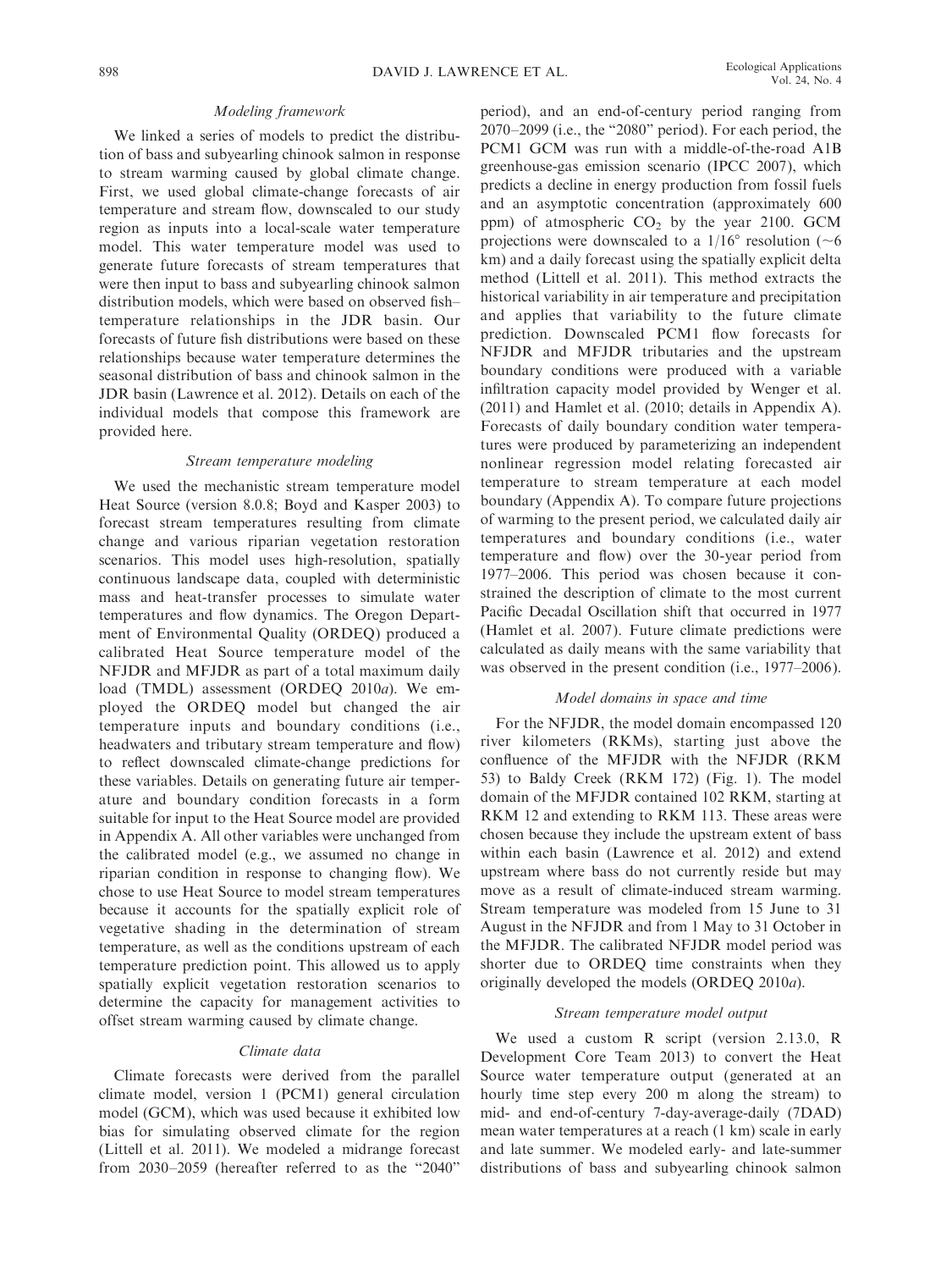because these periods captured both the period of high potential overlap (i.e., early summer) and high potential for bass upstream movement (i.e., late summer; Lawrence et al. 2012). These periods also provided a contrast in temperature and flow conditions; during the earlysummer period (i.e., late June), the tributaries were on the declining limb of the snowmelt hydrograph, and thus discharge was high and water temperature was cool. In the late summer (i.e., early August), the streams were at base flow and usually at or near their peak water temperatures.

# Watershed restoration scenarios

We investigated a range of restoration scenarios to determine the potential to mitigate climate-induced stream warming, limit the range expansion of bass, and minimize habitat loss for rearing chinook salmon within the JDR basin. The restoration approaches currently pursued in the basin (and in many river systems throughout the Pacific Northwest) include active or passive riparian restoration. Active restoration involves the replanting of overgrazed vegetation, whereas passive restoration is conducted by fencing off the riparian corridor to prevent livestock from grazing there and to allow the natural recruitment and regrowth of vegetation. The Heat Source model accounts for the spatially explicit role of vegetative shading in the heatbalance equation of the stream, and therefore, allowed us to simulate vegetation regrowth on the landscape and then determine its potential to cool the stream. Current vegetation was mapped every 50 m along the riparian corridor of the NFJDR and MFJDR from remote sensing imagery by ORDEQ as part of the Heat Source modeling process. The resulting GIS layer described the height of vegetation and its density, as well as its spatial position within 100 m of the river channel. An automated spatial analysis program sampled the vegetation layer to extract input for the Heat Source model, including vegetation height, basal elevation, density, and proximity to the stream (ORDEQ 2010a). Heat Source uses this information to determine the amount of shade that riparian vegetation provided every hour at each model distance step over the model temporal domain, accounting for the sun's position and shading provided by topography (e.g., canyons), termed ''effective shade.'' ORDEQ (2010a) also estimated the ''potential'' vegetation along the riparian corridor of the NFJDR and MFJDR, i.e., the vegetation that would be present without human and livestock impacts. The process of estimating potential vegetation is summarized in Appendix C, and full details of the restored vegetation characteristics are described in ORDEQ (2010b).

Because complete restoration of the riparian corridor is unlikely, we tested restoration of riparian habitat across a range of management scenarios. To prioritize those areas of the river that should be restored first, we ran the Heat Source model using the current vegetation configuration and in the fully restored condition, and then calculated the difference (i.e., the potential effective shade) between shade provided under the current condition of the riparian corridor and shade provided under a fully restored vegetation scenario. Potential effective shade was determined on 15 July, the warmest day of the model calibration year (2002). In an effort to compare realistic restoration segment sizes, we aggregated the 50-m reaches into 600-m segments, which are typical of fencing projects in the basin, based on 91 projects from 1984–2008 (Powell et al. 2008). These restoration segments were compared by averaging the potential effective shade across the 12 finer-scale (50 m) reaches that composed the broader segment; then segments were arranged from high to low in terms of their potential to increase the shade of the stream. The area encompassing the North Fork John Day Wilderness area (RKM 120.3–164.1) has relatively unimpacted vegetation and therefore was not considered for potential restoration within this study. This aggregation scheme resulted in a total of 129 segments in the NFJDR and 169 segments in the MFJDR. We ran scenarios where we restored the top 5, 10, 20, 30, 40, 50, 60, 70, 80, 90, and 100% of restoration segments, and we compared the thermal profile of the river under these different scenarios in the 2080s. Additionally, we compared the potential to reduce warming as a result of climate change given a more ''opportunistic'' restoration scenario by randomly choosing the same percentages of segments without regard for their potential effective shade. This method simulated restoration that is conducted where it is feasible due to land availability or other social constraints. Although it would have been desirable to prioritize restoration by running all potential combinations of restoration segments and determining those combinations that would most effectively lower the stream temperature, the run time of the model (three to five hours) and number of potential simulations (the factorial of  $129 + 169$ segments) were not feasible with our computing resources.

# Fish distribution models

Bass and subyearling chinook salmon distribution models were built based on fish and habitat surveys conducted in late June and early August of 2009 (MFJDR and NFJDR) and 2010 (NFJDR only; Lawrence et al. 2012). Lawrence et al. (2012) revealed that bass abundance in the study area had a positive, nonlinear relationship to water temperature at a broad scale, and if satisfactory temperatures were available, greater water depths were (linearly) associated with greater bass abundance. For this study, we built a Bayesian hierarchical model to quantify this hierarchical habitat selection at two spatial scales. At a broad ''segment'' scale, we used temperature as a predictor of bass abundance, and within segments, we used depth as a predictor at a finer 1-km ''reach'' scale.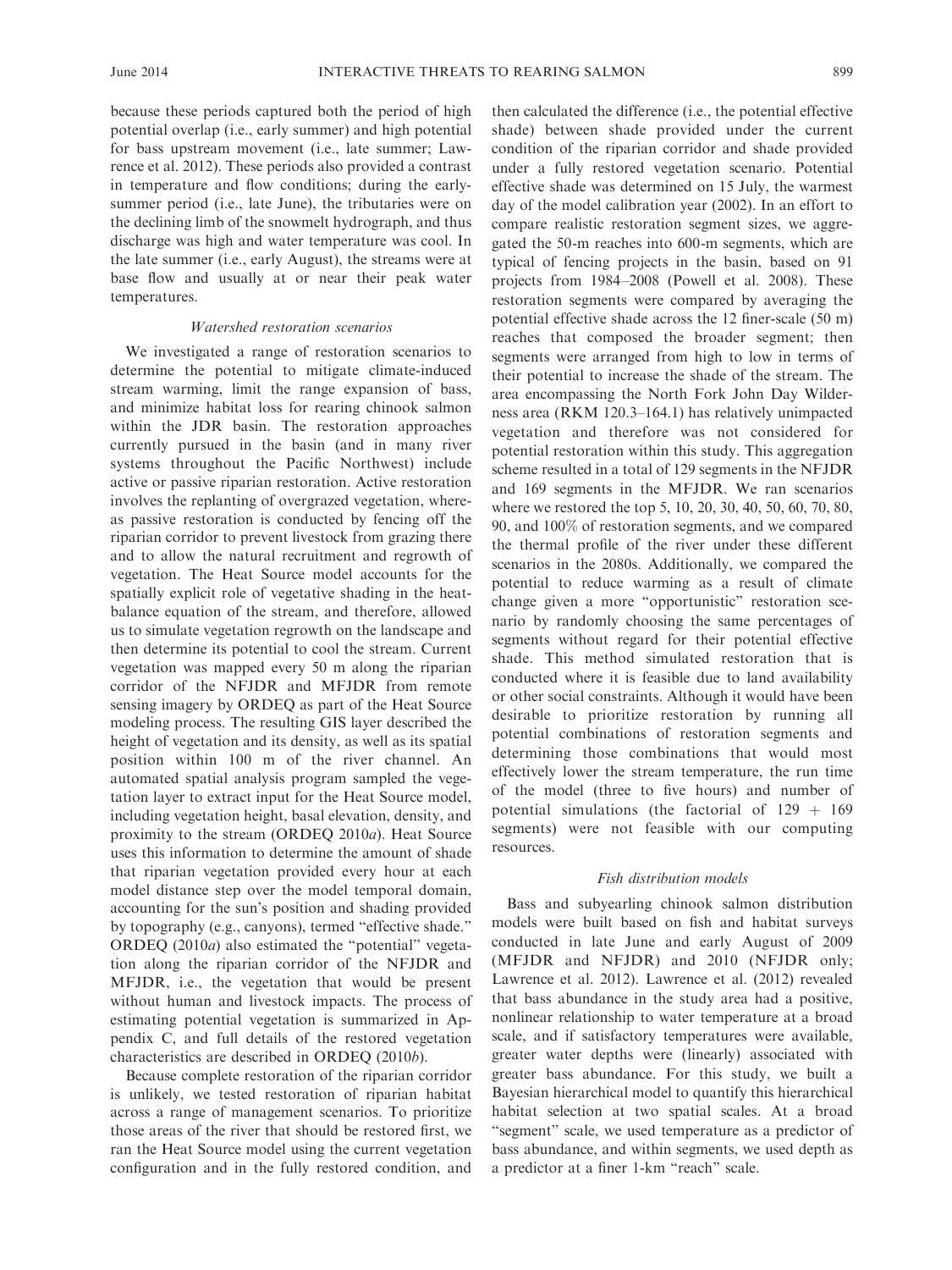We delineated the two spatial scales using constrained hierarchical clustering, which is similar to ordinary hierarchical clustering with the additional constraint that objects can be agglomerated only if they are contiguous (Gordon and Birks 1972). The goal was to define segments (3 km in length or greater) that contained reaches (defined here as 1 km) with similar geomorphic and thermal characteristics. Clustering of individual (1 km) reaches into segments was based on contributing watershed area  $(m^2)$ , average channel width (m), and average stream temperature, as measured from airborne thermal infrared (TIR) remote sensing (Torgersen et al. 2001). The TIR data set was provided by ORDEQ (2010a) and represents approximate maximum summer temperature. The TIR dataset was employed because it captured small-scale spatial variation in surface water temperature (e.g., thermal anomalies associated with springs, groundwater input, and hyporheic exchange). Watershed area was determined from Netmap (available online).<sup>8</sup> Channel width was measured in August 2010 during the fish distribution survey (Lawrence et al. 2012). Clustering was carried out based on a column-standardized Euclidean distance matrix calculated with the CONISS agglomerative clustering method (Grimm 1987) in R with the rioja package (Juggins 2012). Segments in the NFJDR  $(n = 10)$  and MFJDR  $(n = 9)$  ranged in length from 3 to 10 km and were defined according to spatial patterns in channel geomorphology (e.g., channel width and major tributary confluences) and stream temperature.

The hierarchical model for bass abundance had a nonlinear model to quantify the segment-scale relationship with temperature and a linear model to quantify the reach-scale relationship with depth. At the reach scale, estimated abundance was assumed to follow a Poisson distribution, and the rate parameter was a linear function of mean abundance in the segment and the average maximum depth

$$
y_{ij} \sim \text{Poisson}(\lambda_{ij})
$$
  

$$
\lambda_{ij} = \bar{y}_j + \beta \times \text{depth}_{ij}
$$

where  $y_{ii}$  is the observed bass abundance in the *i*th reach of the jth segment,  $\lambda_{ii}$  is the rate parameter of the Poisson distribution,  $\bar{y}_i$  is the mean abundance at the *j*th segment, and  $\beta$  quantifies the relationship between reach-scale (average maximum) water depth and deviations from the segment mean abundance. Reach-scale depth, depth $_{ii}$ , was mean centered within each segment. At the segment scale, mean bass abundance was assumed to be normally distributed, dependent on segment-scale water temperature. The relationship between bass abundance and temperature at the segment scale was estimated using a logistic equation

$$
\bar{y}_j \sim N(\mu_j, \tau_y)
$$

$$
\mu_j = \frac{K}{1 + n_0 \times e^{-r \times \text{temp}_j}}
$$

where  $\bar{y}_i$  is the mean abundance at segment j;  $\mu_i$  and  $\tau_v$ are the mean and precision of the normal distribution, respectively;  $K$ ,  $n_0$ , and  $r$  are the parameters of the logistic equation; and temp<sub>i</sub> is the average 7DAD (7day-average-daily) mean temperature of all reaches within segment j. Temperature data were derived from water temperature loggers deployed during the fish surveys over the model longitudinal extent (Lawrence et al. 2012) and were centered based on the mean and scaled by the standard deviation across the study region. We choose to model the 7DAD mean because it represents the central tendency of temperature and is biologically relevant to bass and subyearling chinook. The following ''uninformative'' prior distributions were used to specify the likelihood structure (Gelman et al. 2004):

$$
\beta \sim N(0, \tau_{\beta}) \qquad \tau_{y} \sim \Gamma(1, 0.1)
$$
  
\n
$$
\tau_{\beta} \sim \Gamma(1, 0.1) \qquad K \sim \Gamma(2, 0.5)
$$
  
\n
$$
n_{0} \sim \Gamma(2, 0.5) \qquad r \sim \Gamma(2, 0.5).
$$

The model was fitted in WinBUGS version 1.4.3 (Lunn et al. 2000) called from R with the R2WinBUGS package (Sturtz et al. 2005). Separate early-summer and late-summer models were developed to describe the relationship between bass and temperature. Each model had the same structure but was fitted with data collected from early- and late-summer bass distribution surveys (Lawrence et al. 2012). Model performance was measured using pseudo- $R^2$  values, which were 0.73 for the early-summer model, and 0.71 for the late-summer model. No spatial autocorrelation was detected in the model residuals. To predict the future spatial distribution of bass, we used the 7DAD mean water temperatures forecasted for early and late summer of the 2040s and 2080s in the fitted Bayesian hierarchical model, and then obtained the median of the posterior predictive distribution of bass abundances per reach (e.g., Boone et al. 2012).

To forecast how the availability of salmon-rearing habitat in the NFJDR and MFJDR may change by the 2040s and 2080s, we fitted a model to relate subyearling chinook salmon distribution to stream temperature. The subyearling chinook salmon model was based solely on temperature. Therefore, we used logistic regression (Hosmer and Lemeshow 2000) with 7DAD mean water temperature to develop a species distribution model at the reach scale (1 km) that used observations of subyearling chinook salmon in the JDR basin from Lawrence et al. (2012). The model fitted in R had an area-under-the-curve (of the receiver operator charac-<sup>8</sup> www.netmaptools.org **business** teristic curve) of 0.89. Unlike the bass model, where we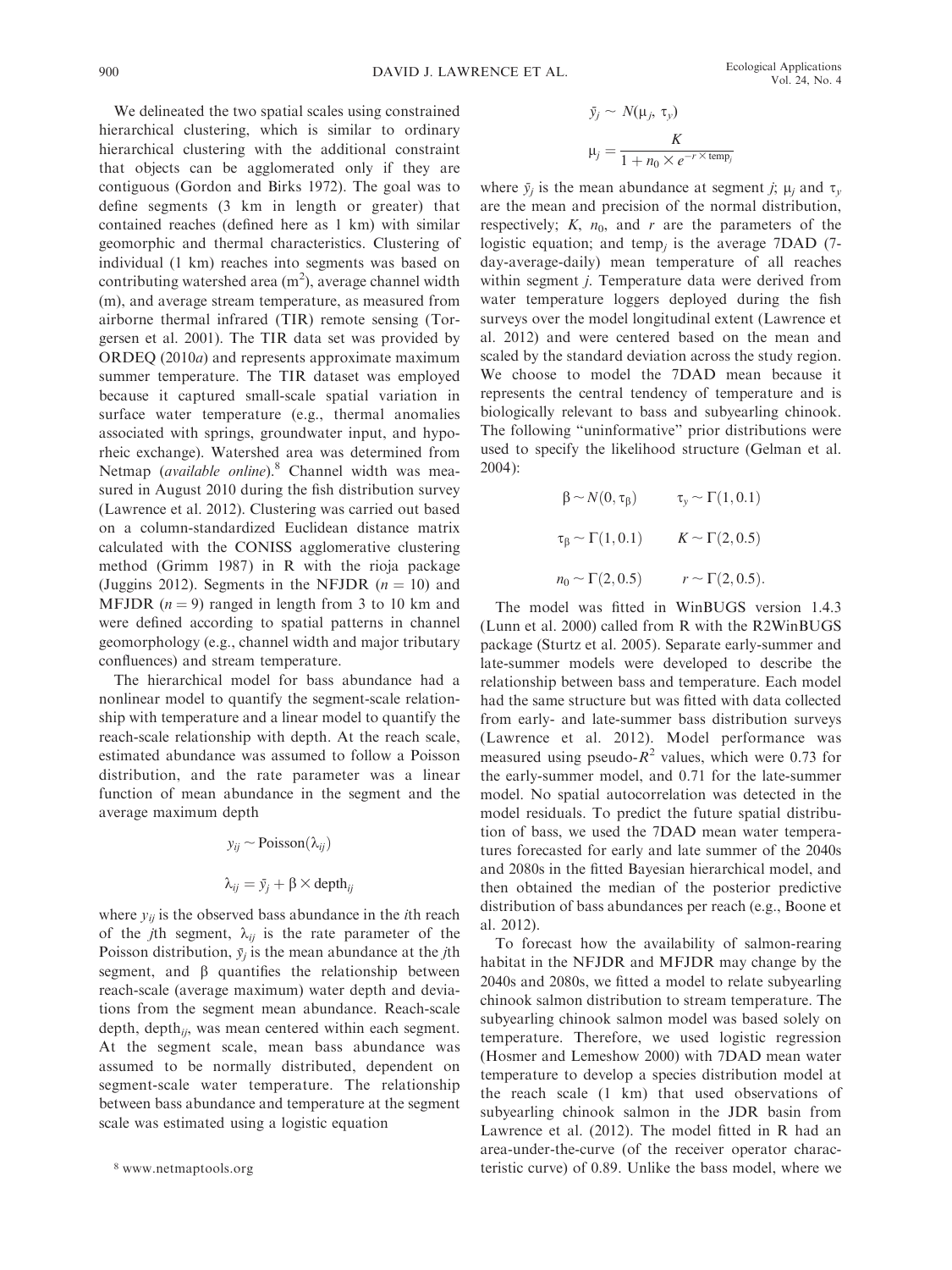fitted separate early- and late-summer models, we fitted only one subyearling chinook salmon model with data from late summer. In this case, we were primarily interested in defining thermally suitable habitat for subyearling chinook salmon, but water temperatures in the early-summer surveys (i.e., in 2009 and 2010) were not warm enough to observe thermal restrictions in their distribution. However, we postulated that early-summer temperatures in 2040 and 2080 may be warm enough to restrict subyearling chinook salmon from occupying parts of the NFJDR and MFJDR. To predict the future spatial distribution of subyearling chinook salmon in early and late summer, we applied stream temperature forecasts to the fitted regression model and reported the probability of salmon presence over the longitudinal extent of the models.

#### **RESULTS**

Water temperatures in both of the studied tributaries are forecasted to increase as air temperatures rise and discharge changes over the next century. The 7-dayaverage-daily (7DAD) mean water temperature of the North Fork of the John Day River (NFJDR) in the early summer is forecasted to increase 1.2°C by 2040 and  $2.3^{\circ}$ C by 2080 (averaged over the longitudinal profile of the river, relative to the 30-yr norm of temperatures in the current condition; Appendix B). In the late summer, 7DAD means in the NFJDR are projected to increase  $1.5^{\circ}$ C by 2040 and  $2.0^{\circ}$ C by 2080. An average increase of  $1.6^{\circ}$ C by 2040 and  $3.2^{\circ}$ C by 2080 is predicted for the MFJDR in the early summer, and increases of  $1.1^{\circ}$ C by  $2040$  and  $1.7^{\circ}$ C by 2080 are predicted in the late summer. In terms of absolute temperature, forecasted 7DAD mean water temperatures of the Middle Fork of the John Day River (MFJDR) exceed estimates for the NFJDR.

## Bass abundance and upstream extent

As stream temperatures warm, bass are predicted to move upstream in both the NFJDR and MFJDR relative to their distribution in 2009 (Figs. 2 and 3). For example, the upstream extent of bass in the NFJDR in early summer was at river kilometer (RKM) 76.7 (modeled, RKM 75; Fig. 2A) but is forecasted to increase to RKM 91 by 2040 (Fig. 2B) and RKM 114 by 2080 (Fig. 2D). Bass upstream extent increased between early and late summer in 2009 (from RKM 76.7 to 99.7; modeled, RKM 96; Fig. 2A, F), and similarly, bass are forecasted to move farther upstream in the late summer period as the stream warms. By 2040, bass are forecasted to move an additional 29 km upstream (to RKM 125 compared to RKM 96; Fig. 2G) in the late summer; by 2080, bass are predicted to move up to RKM 132 (a total of 36 km compared to the 2009 modeled upstream extent; Fig. 2I). Larger increases in upstream distribution are forecasted for the MFJDR where the entire upstream extent of the river is forecasted to be thermally suitable for bass by 2040 in both early and late summer (Fig. 3B, G). This represents an overall increase in upstream extent of 67 km in the early summer and 48 km in the late summer by 2040.

In both systems, bass abundance is predicted to increase in 2040–2080 (Figs. 2 and 3). In the NFJDR, 2080 forecasts of early-summer abundance of bass are at or near carrying capacity  $(K \text{ in the model})$  in 38 km (RKM 53–90; Fig. 2D), and late-summer bass abundance is variable but near carrying capacity in 62 km (RKM 53–114; Fig. 2I). The early-summer forecast of bass abundance for 2080 in the MFJDR shows a similar trend; however, bass reach the carrying capacity over a longer stretch of river (97 km; RKM 12–108; Fig. 3D) due to higher forecasted water temperatures. In late summer, bass abundance is near carrying capacity in 69 km in 2080 (RKM 12–80; Fig. 3I).

# Probability of subyearling chinook salmon presence

The probability of subyearling chinook salmon presence is negatively related to water temperatures. Therefore, as water temperatures increase, the availability of chinook salmon rearing space decreases. In both seasons and both tributaries, subyearling chinook salmon are forecasted to have a lower probability of presence by the 2040s and 2080s (Figs. 2 and 3). In the NFJDR, the probability of presence in the early summer remains high ( $P > 0.8$ ) by the 2040s (Fig. 2B), and this is sustained by the 2080s, although their probability of presence is somewhat reduced below RKM 90 (Fig. 2D). In the contemporary climate (i.e., 2009), the rearing space available to subyearling chinook salmon decreased between early and late summer as a result of seasonal warming (Fig. 2A, F), but this seasonal reduction is greater in 2040 and 2080 (Fig. 2B vs. 2G; Fig. 2D vs. 2I). If we define thermally suitable habitat for subyearling chinook salmon as areas where their probability of presence is  $>0.5$  (which corresponds to 19.5°C in our model), then thermally suitable habitat in the NFJDR during late summer occurs upstream of RKM 98 in 2009 (Fig. 2F), RKM 126 in 2040 (Fig. 2G), and RKM 132 in 2080 (Fig. 2I).

The MFJDR is warmer than the NFJDR (Appendix B) and currently has a lower probability of subyearling chinook salmon presence. However, the additional warming forecasted for 2040 and 2080 may result in an even greater loss in rearing habitat in the MFJDR (Fig. 3). In the early summer, thermally suitable habitat for subyearling chinook salmon was found throughout the MFJDR in 2009 (RKM 12–112; Fig. 3A) but only occurs upstream of RKM 26 in 2040 (Fig. 3B) and RKM 73 in 2080 (Fig. 3D). In late summer, thermally suitable chinook salmon habitat occurred upstream from RKM 57 in 2009 (Fig. 3F) but only occurs in 4 km by the 2040s (RKM 96–99; Fig. 3G) and in 0 km by the 2080s (Fig. 3I). In 2009, the probability of occurrence for subyearling chinook salmon in late summer was  $>0$  throughout the MFJDR (Fig. 3F), whereas by 2080, probability of presence exceeded 0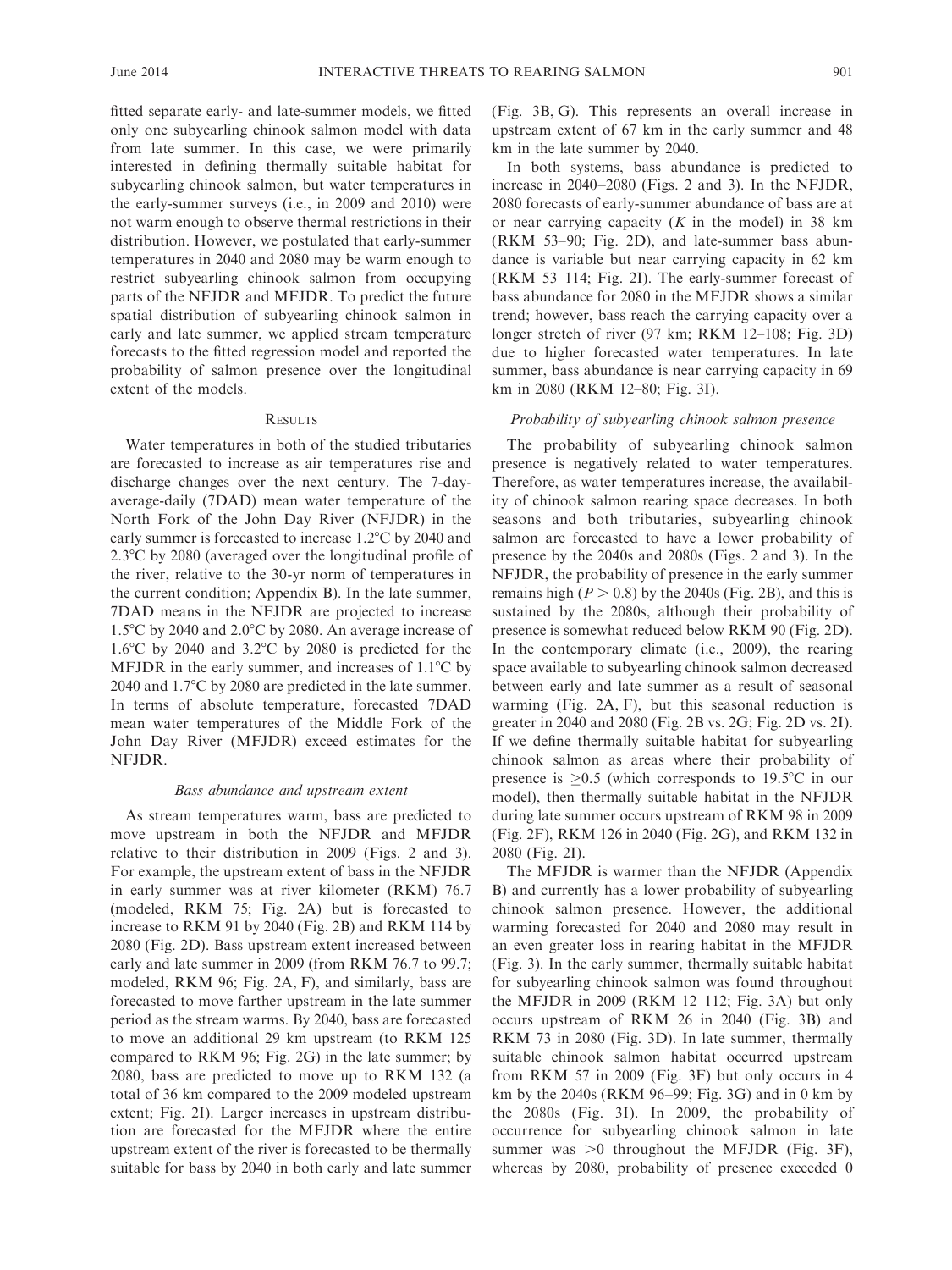

FIG. 2. Modeled bass and subyearling ( juvenile) chinook salmon distribution over the longitudinal profile of the NFJDR in early summer (A) 2009, (B) 2040, (C) 2040 with the top 50% of segments restored, (D) 2080, and (E) 2080 with the top 50% of segments restored; and late-summer forecasts in (F) 2009, (G) 2040, (H) 2040 with the top 50% of restoration segments restored, (I) 2080, and (J) 2080 with the top 50% of restoration segments restored. The 2009 bass distributions, rather than a 1977–2006 average, are shown because bass have expanded in the study area over that period, and 2009 represents the most up-to-date known spatial distribution of bass. The dashed gray line in each panel indicates the probability that subyearling chinook salmon presence equals 0.5. RKM signifies river kilometer.

only in the upper 33 km of the MFJDR in the late summer, with a maximum probability of 0.38 (Fig. 3I).

#### Bass and subyearling chinook salmon overlap

As water temperatures warm by 2040 and 2080, the overlap between bass and subyearling chinook salmon may increase substantially in the early summer (Figs. 2B, D and 3B, D), but may show only limited change in the late summer (Figs. 2G, I and 3G, I). If overlap is defined as 1-km reaches where bass abundance  $\geq 1$  and the probability of subyearling chinook salmon presence is  $\geq 0.5$ , then the total early-summer overlap between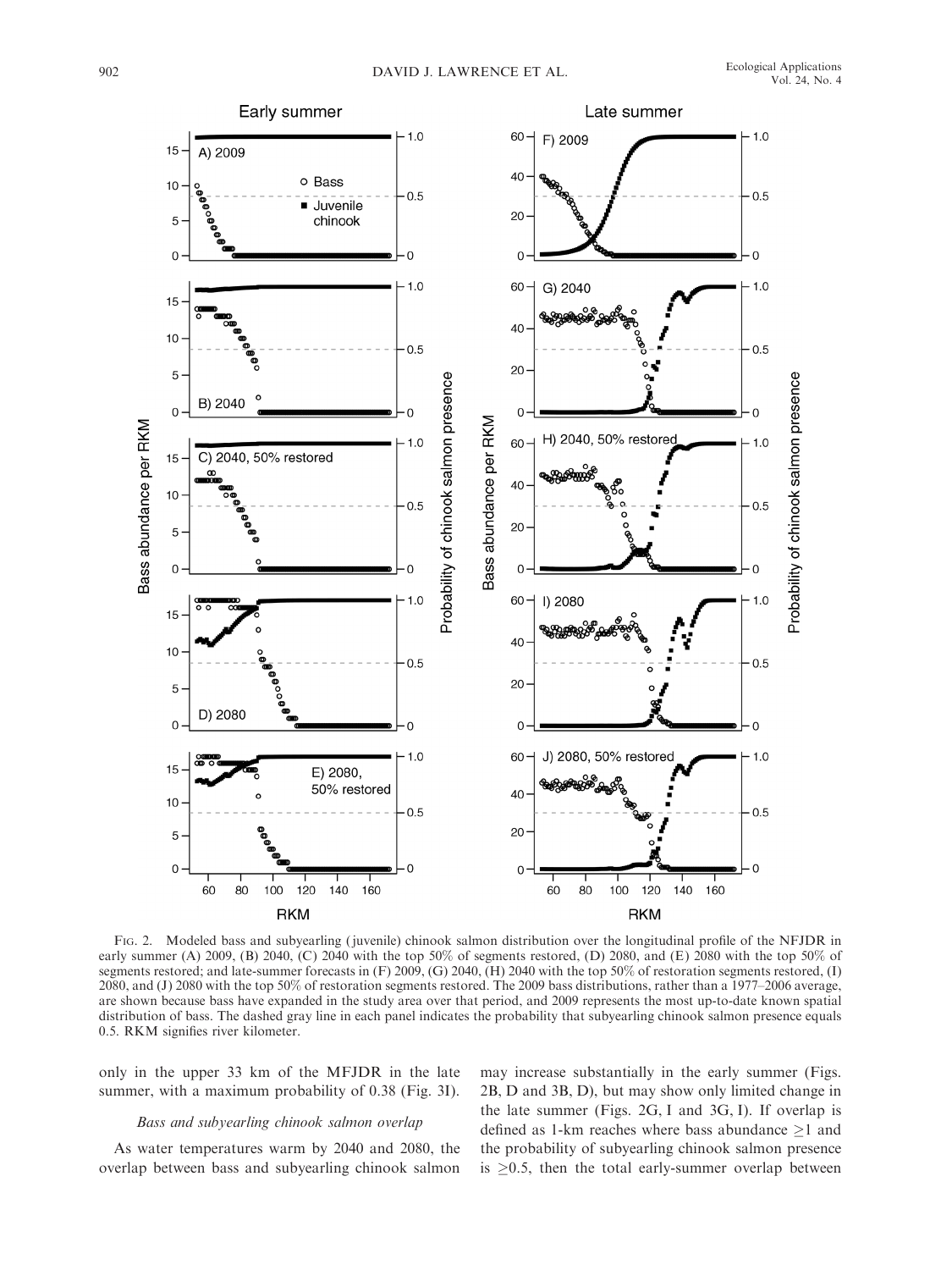

FIG. 3. Modeled bass and subyearling ( juvenile) chinook salmon distribution over the longitudinal profile of the MFJDR in early summer (A) 2009, (B) 2040, (C) 2040 with the top 50% of segments restored, (D) 2080, and (E) 2080 with the top 50% of segments restored; and late-summer forecasts in (F) 2009, (G) 2040, (H) 2040 with the top 50% of restoration segments restored, (I) 2080, and (J) 2080 with the top 50% of restoration segments restored. The dashed gray line in each panel indicates the probability that subyearling chinook salmon presence equals 0.5. RKM signifies river kilometer.

bass and chinook salmon in the NFJDR may nearly double from 23 km in 2009 to 39 km by 2040, and nearly triple to 62 km by 2080. In the MFJDR, early-summer overlap between bass and subyearling chinook salmon may nearly quadruple from 23 km in 2009 to 86 km by 2040, but then may decrease to 40 km by 2080, as the distribution of subyearling chinook salmon becomes constrained to the upper river.

As was observed in 2009 (Figs. 2F and 3F), latesummer overlap between bass and subyearling chinook salmon by 2040 and 2080 is minimal in the NFJDR (Fig. 2G, I) and the MFJDR (Fig. 3G, I). As bass move upstream by 2040 and even farther upstream by 2080, so do subyearling chinook salmon, and therefore their overall overlap may not change. In the MFJDR, there is some potential for co-occurrence between bass and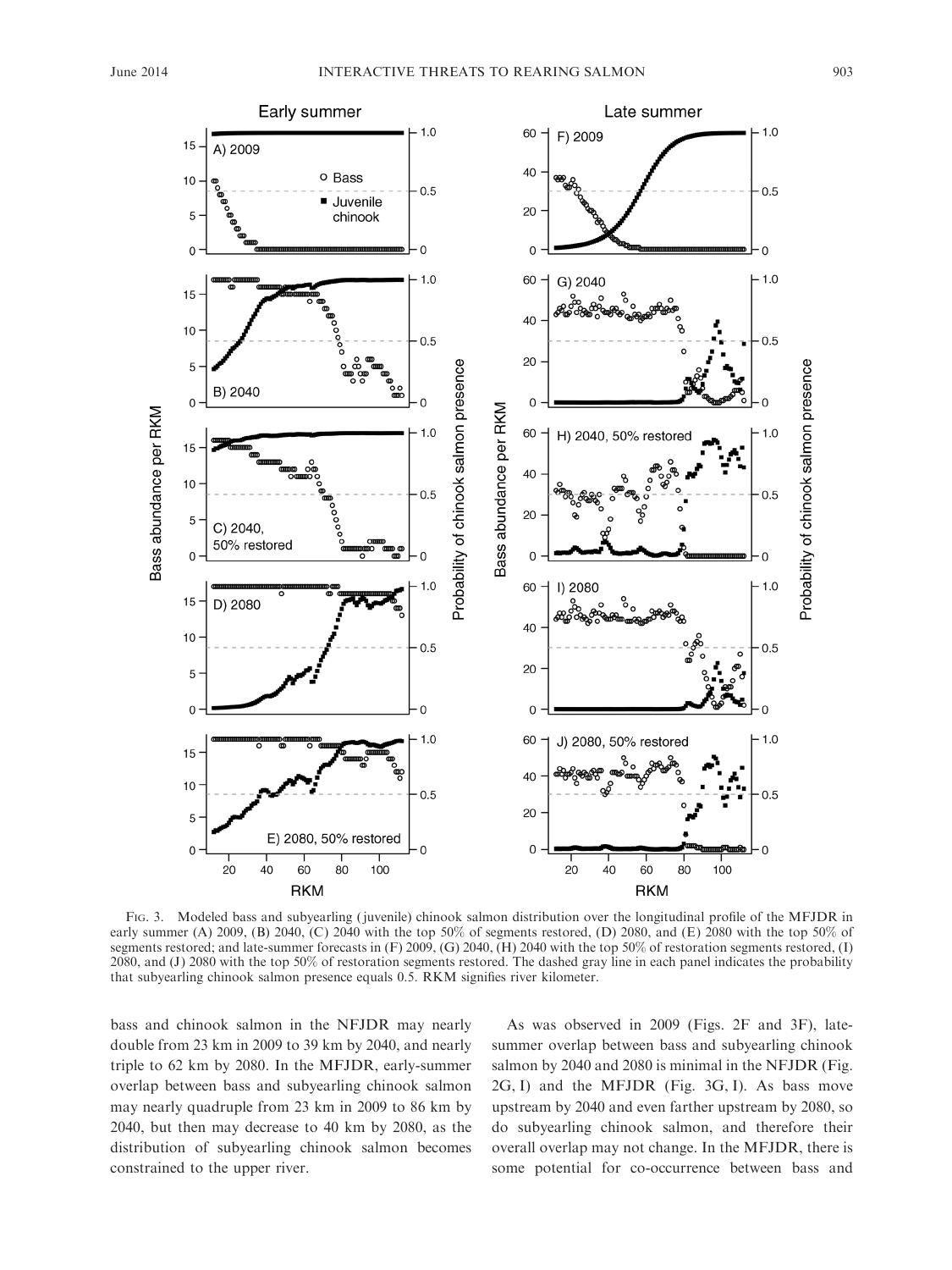

FIG. 4. Seven-day-average-daily (7DAD) mean water temperature along the longitudinal continuum for the current condition, 2080, and 2080 with 50% and 100% restoration for the NFJDR in (A) early summer and (B) late summer, and the MFJDR in (C) early summer and (D) late summer. The gray horizontal line in panels (A) and (B) from river kilometer (RKM) 120 to 164 represents an existing conservation area where vegetation is already considered to be at maximum height and density; therefore restoration was not considered there.

subyearling chinook salmon in the upper river  $(RKM)$ 77), but in all reaches where bass are predicted to be present, the probability of chinook salmon presence is  $< 0.5.$ 

# Restoration of riparian vegetation to reduce stream temperatures

The restoration of streamside vegetation had a relatively small capacity to lower early summer 7DAD mean temperatures of the NFJDR in 2080 (Fig. 4A). Riparian restoration in the NFJDR resulted in a relatively greater reduction in 7DAD mean temperatures in late summer (Fig. 4B), with a maximum reduction of 1.6°C (average reduction,  $0.8$ °C) given 100% restoration. Complete restoration of the NFJDR riparian corridor in 2080 in either season was not capable of achieving the 7DAD mean temperatures modeled for 1977–2006 (Fig. 4A, B).

Restoration had a more pronounced effect on stream temperature in the MFJDR (Fig. 4C, D). Similar to the NFJDR, riparian restoration resulted in greater reductions in 7DAD mean temperatures in the late summer compared to the early summer. The maximum reductions in early summer 7DAD mean temperatures achievable by complete restoration of the MFJDR riparian zone was  $1.8^{\circ}$ C (mean  $1.0^{\circ}$ C), where the greatest effect of restoration on temperature was observable in the downstream reaches of the river (Fig. 4C). In the late summer, restoration was effective at reducing temperatures in both the lower and upper MFJDR, with a maximum capacity to reduce 7DAD mean temperatures by  $2.5^{\circ}$ C (mean  $1.6^{\circ}$ C) under complete riparian vegetation restoration (Fig. 4D). No amount of riparian restoration was capable of achieving the 7DAD mean temperatures modeled during the early-summer current condition (Fig. 4C). However, restoring 50% of the MFJDR by 2080 is forecasted to decrease water temperatures to what they were in 1977–2006 in the lower river during late summer (Fig. 4D). Riparian restoration along the entire MFJDR by 2080 lowered the 7DAD mean water temperature below the 1977– 2006 average in downstream areas in late summer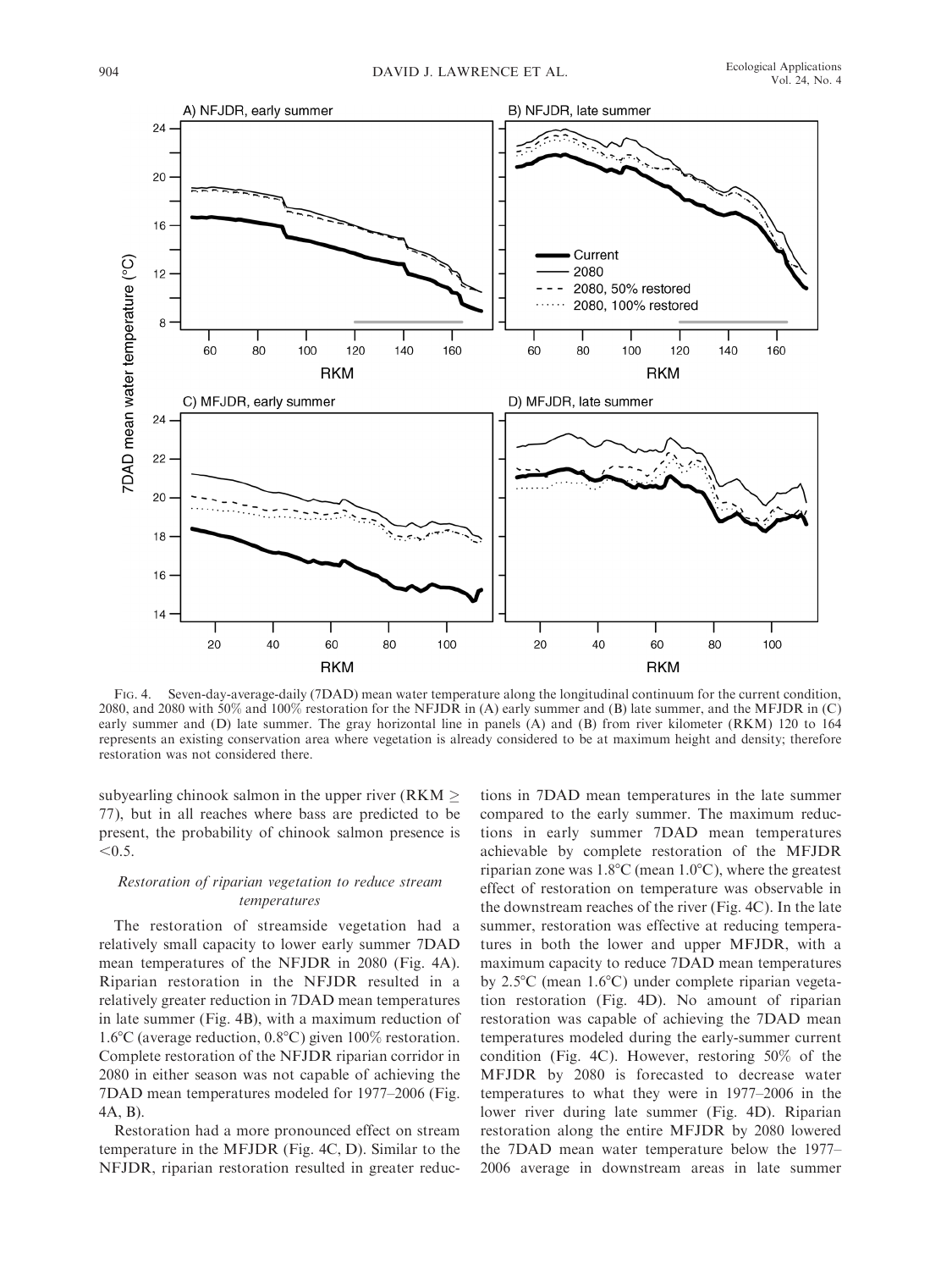

FIG. 5. Change in the total bass abundance (i.e., over the entire model domain) in 2080 with increasing levels of riparian restoration for the NFJDR in (A) early summer and (B) late summer, and the MFJDR in (C) early summer and (D) late summer. Open circles indicate prioritized restoration for a given level of restoration (from 5% to 100%) where segments that resulted in the greatest enhancement of effective shade were restored first. Solid circles indicate that restored segments were chosen randomly.

 $( $RKM\ 50$ ), but this was not the case in the upper river$ (Fig. 4D). This is likely due to the greater scope for increasing effective shade in downstream portions of the MFDJR relative to some upstream areas in that basin (Appendix C: Fig. C1).

# The influence of riparian restoration on fish distributions

The restoration of riparian areas indirectly influenced bass and chinook salmon distributions through modification of stream temperatures. The capacity of restoration to reduce the abundance and upstream extent of bass by 2080 was lower in the NFJDR (Figs. 2 and 5A, B) compared to the MFJDR (Figs. 3 and 5C, D). This illustrates the limited capacity of riparian restoration to reduce 7DAD mean water temperatures within the NFJDR relative to the MFJDR. In the NFJDR, 50% restoration of riparian vegetation by 2080 slightly reduced the early-summer upstream expansion of bass, thereby lowering their upstream-most occurrence to RKM 109 (Fig. 2E), compared to RKM 114 in the unrestored condition (Fig. 2D). Restoration did not reduce the upstream extent of bass in the late summer in the NFJDR (Fig. 2I vs. 2J). The overall abundance of bass in the NFJDR decreased with increasing restoration (Fig. 5A, B). Complete restoration of the riparian corridor by 2080 was capable of reducing the overall abundance of bass in the NFJDR by up to 13% in the early summer (Fig. 5A), and 11% in the late summer (Fig. 5B). In the MFJDR, restoration of 50% of the landscape is not likely to reduce the upstream extent of bass in the early summer of the 2080s (Fig. 3E), but it is likely to prevent large numbers of bass from moving into the upper river in the late summer. Bass are forecasted to occupy the entire MFJDR in late summer by 2080 (Fig. 3I), but simulations of 50% restoration restricted bass from most of the upper 31 km of river  $($ >RKM 81; Fig. 3J). Restoration reduced the overall abundance of bass in the MFJDR in the 2080s by up to 5% in the early summer (i.e., 100% vs. 0% restoration of the MFJDR in 2080; Fig. 5C), and resulted in up to a 43% reduction in overall bass abundance in the late summer of the 2080s (Fig. 5D). In both the NFJDR and MFJDR, restoration in specific ''priority'' areas outperformed random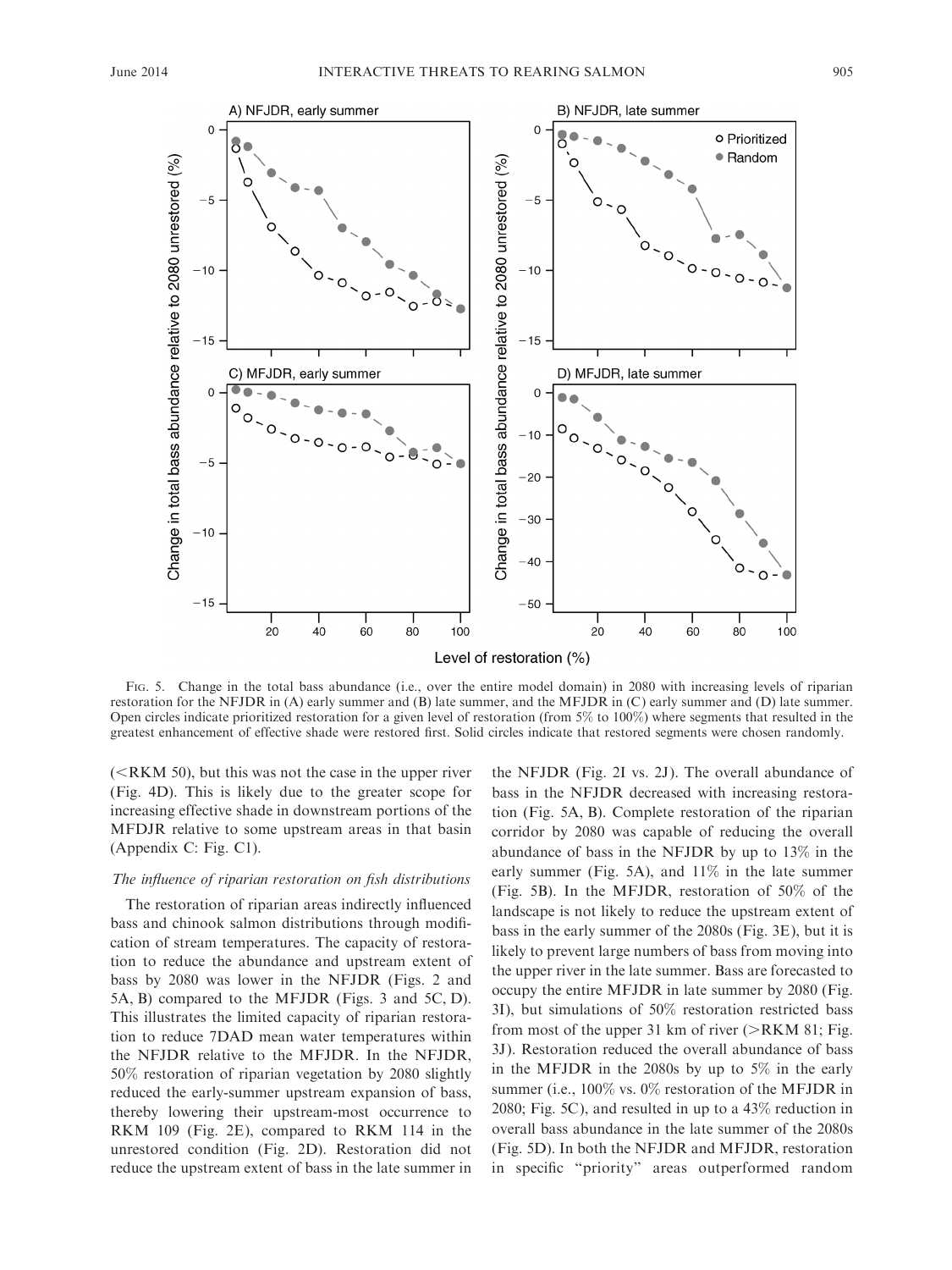

Level of restoration  $(\%)$ 

FIG. 6. Change in the subyearling chinook salmon probability of occurrence (summed over the entire model extent) in 2080 with increasing levels of riparian restoration for the NFJDR in (A) early summer and (B) late summer, and the MFJDR in (C) early summer and (D) late summer. Open circles indicate prioritized restoration for a given level of restoration (from 5% to 100%) where segments that resulted in the greatest enhancement of effective shade were restored first. Solid circles indicate that restored segments were chosen randomly.

restoration in reducing the overall abundance of bass for a given level of restoration investment (Fig. 5).

The effect of restoration on subyearling chinook salmon occurrence was most apparent in the MFJDR where the potential for increasing streamside shade was greater. In the NFJDR, thermally suitable habitat for subyearling chinook salmon occurred throughout the river in the early summer of the 2080s, with or without restoration (Fig. 2D, E). Increasing amounts of restoration increased the overall probability of chinook salmon occurrence in the NFJDR by up to 3% during early summer (Fig. 6A) and up to 10% in late summer (Fig. 6B). In the MFJDR, 50% restoration increased the amount of thermally suitable habitat for subyearling chinook salmon by 36 km in the early summer of the 2080s (RKM  $\geq$  37 compared to RKM  $\geq$  73 in the unrestored condition; Fig. 3D, E). During this period, the overall probability of subyearling chinook salmon occurrence increased by up to 85% through restoration (Fig. 6C). In the late summer of the 2080s, thermally suitable rearing habitat in the MFJDR is totally unavailable to subyearling chinook salmon without restoration (Fig. 3I); however, restoration of 50% of the riparian corridor may provide 19 km of the MFJDR (upstream of RKM 90) that is available for rearing (Fig. 3J). Restoration of the MFJDR resulted in a 506% increase in the probability of subyearling chinook salmon occurrence in the late summer of the 2080s compared to no restoration (Fig. 6D). In both tributaries, prioritized restoration had a greater effect on the probability of subyearling chinook salmon presence than random restoration (Fig. 6), but this effect was most apparent in the MFJDR (Fig. 6C, D).

The effect of restoration on the overlap between bass and subyearling chinook salmon was variable for the NFJDR and MFJDR. In the NFJDR, restoration decreased the extent of overlap between bass and subyearling chinook salmon by 5 km in the early summer of the 2080s, and increased the probability of chinook salmon where they co-occurred (Fig. 2D, E). In the MFJDR, the spatial extent of early-summer overlap of bass and chinook salmon increased with restoration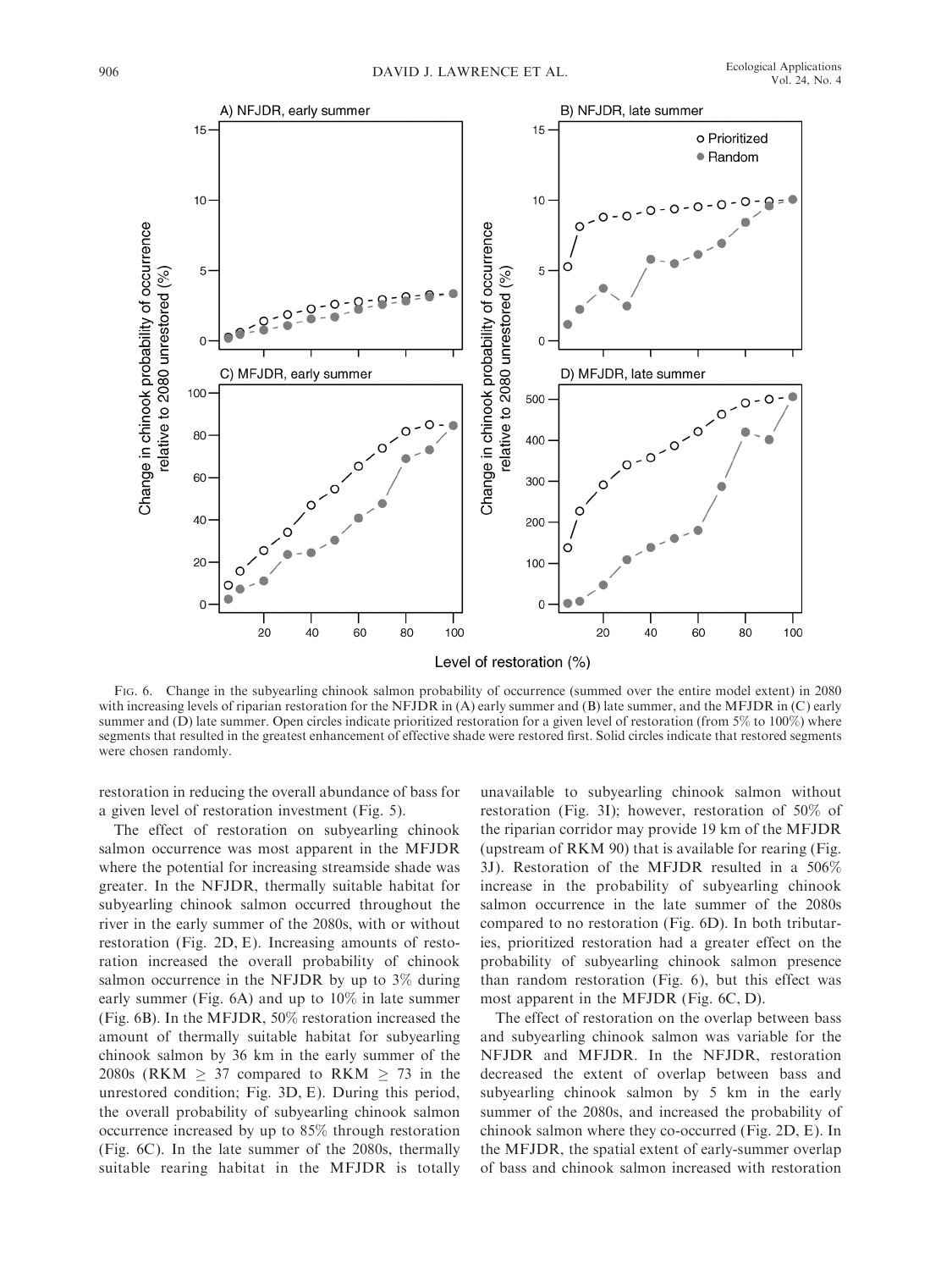by 2080, but this mainly reflected an overall increase in the probability of subyearling chinook salmon presence rather than a shift in bass upstream extent (Fig. 3D, E). Late summer co-occurrence of bass and subyearling chinook salmon by 2080 was minimal with no restoration in the NFJDR and MFJDR; however, restoration may prevent bass from occupying the upper MFJDR and increase the capacity of these areas to support subyearling chinook salmon (Fig. 3I, J).

### **DISCUSSION**

The forecasts of climate change presented in our study suggest that extensive stream warming by the middle and end of this century will allow nonnative bass to occupy an increasingly large portion of tributaries within the John Day River (JDR) basin, and subyearling chinook salmon-rearing habitat will be reduced. This pattern is likely to be repeated in streams throughout the Pacific Northwest where temperatures are forecasted to increase (Isaak et al. 2012) and where bass are widely introduced (Carey et al. 2011). The forecasts are particularly severe for the Middle Fork of the JDR (MFJDR), where rearing habitat for subyearling chinook salmon (without riparian restoration) will nearly disappear if the 2080 projections of climate change occur. The losses in salmonid habitat projected for the JDR basin and the broader interior Columbia River basin represent some of the highest potential declines in the range of chinook salmon. This region is part of the southern extent of chinook salmon distribution, where the contemporary climate regularly approaches (and sometimes exceeds) the thermal tolerances of the species (Mantua et al. 2010).

Our study is one of the first attempts to forecast interactions between bass and chinook salmon distribution based on seasonal water temperature patterns and climate change. Based on our 2009 surveys, we observed that the early- and late-summer period correspond to different degrees of sympatry between these fishes. The early summer is a time of high overlap between bass and subyearling chinook salmon. This overlap most likely occurs because subyearling chinook salmon disperse downstream after emergence in March to June due to displacement from high spring flows, displacement for upstream feeding sites resulting from intraspecific competition, or purposeful downstream movement (Murray and Rosenau 1989, Bradford and Taylor 1997). In the North Fork (NFJDR) and MFJDR, subyearling chinook salmon are commonly observed downstream of their downstream-most spawning sites (Lindsay et al. 1985). In these downstream nonnatal areas, bass emerge from winter torpor as temperatures rise from  $10^{\circ}$  to  $15^{\circ}$ C and begin building nests in anticipation of spawning (Armour 1993). At this time, water temperatures are still cool enough to allow for occupancy by chinook salmon but not so cold that they prevent bass from occupying the area and nesting. As summer temperatures increase, subyearling chinook salmon vacate warm areas, moving upstream or into cooler tributaries, or are lost to predation. Some bass also move upstream (as documented by Lawrence et al. 2012) but not far enough to maintain the relatively high degree of overlap observed between bass and subyearling chinook salmon in the early summer. It is likely that the much warmer stream temperatures observed during the late summer isolate bass and subyearling chinook salmon due to physiological differences in thermally mediated growth and consumption. Thus the relative extent of overlap between bass and chinook salmon is much lower in late summer compared to early summer.

We forecast that sympatry between bass and subyearling chinook salmon will increase dramatically in the early summer as streams warm through the 2040s and 2080s. In the NFJDR, increases in water temperature in the early summer were enough for bass to significantly expand in upstream distribution, but not great enough to restrict subyearling chinook salmon from occupying the lower extents of the modeled domain. Thus overlap in this system increased in the early-summer period by the 2040s and 2080s. In the MFJDR, forecasted warming in the early summer enabled bass to occupy the entire modeled extent of the river. The warming achieved by 2040, however, does not exclude subyearling chinook salmon from occupying much of the lower MFJDR. Therefore, overlap between bass and rearing chinook salmon is likely to be high during the early summer in the 2040s. However, as early summer warming progresses into the 2080s, the degree of warming is such that a large fraction of the habitat will become thermally unsuitable for subyearling chinook salmon. Thus the spatial overlap between bass and chinook salmon will decrease. This difference leads to the counterintuitive result that as the riparian zone of the MFJDR is restored by the 2080s (and water temperatures are lowered) the expected overlap between bass and chinook salmon in the early summer increases. In this situation, the degree of cooling achieved through the restoration in the MFJDR is enough to enhance the probability of subyearling chinook salmon presence, but may not be enough to prevent bass from occupying the upper river. In the late summer, bass are forecasted to advance farther into previously suitable chinook salmon-rearing habitat in both river systems. In the late summer, however, warm water temperatures maintain spatial separation between bass and chinook salmon, i.e., the relatively minimal amount of overlap observed between these fishes in 2009 is maintained by the 2040s and 2080s because both species move upstream as temperatures warm in the late summer. In the case of subyearling chinook salmon, they have a limited distance to move upstream before reaching ephemeral headwater areas. Thus even though the sympatry between bass and subyearling chinook salmon did not increase as bass moved farther upstream by 2080, the total thermally suitable habitat available to subyearling chinook salmon decreased significantly (i.e., 34 km in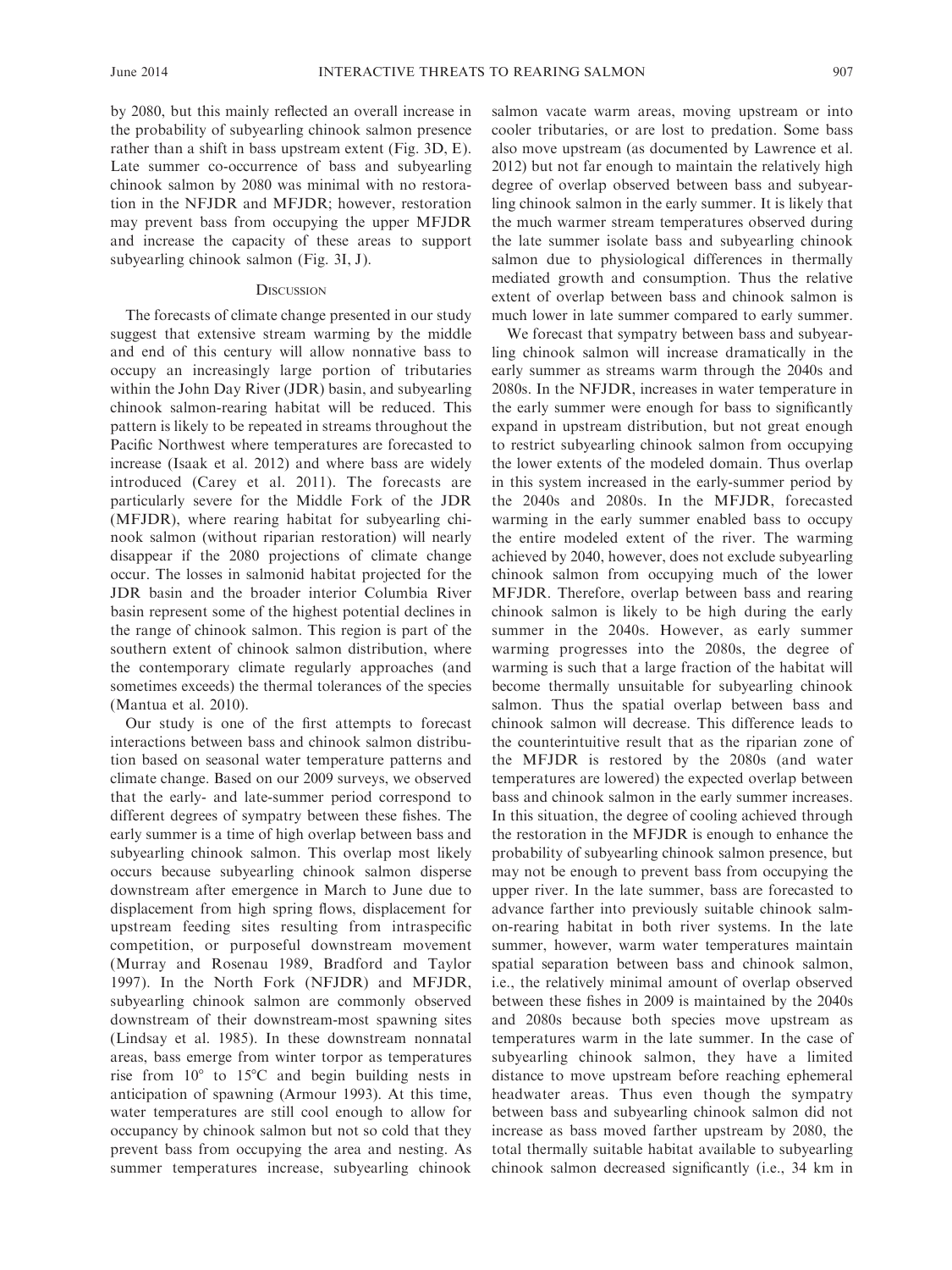the NFJDR, a 55% reduction; 56 km in the MFJDR, a 100% reduction).

In addition to the large increases in bass upstream extent forecasted over the next century, the overall abundance of bass is also forecasted to increase within the NFJDR and MFJDR. A broader degree of earlyseason overlap combined with larger numbers of bass in chinook salmon-rearing areas may enhance predation of bass on subyearling chinook salmon. The extent to which bass consume subyearling chinook salmon in the upper JDR basin is not known, but bass have been shown to feed heavily on small subyearling chinook salmon when they co-occur in the Yakima River system (Fritts and Pearsons 2004). Fritts and Pearsons (2004) attributed this degree of predation to both the small size of rearing chinook salmon when they overlap with bass and the relatively warm stream temperatures during their co-occurrence that stimulate bass metabolism and thus consumption. Similarly, in the NFJDR and MFJDR, bass overlap with subyearling chinook salmon that are comparable in size to those observed in the Yakima River, and this overlap occurs when water temperatures are warm enough to enable bass feeding. Subyearling chinook salmon may be particularly vulnerable because they do not initially recognize bass as predators, an oversight resulting from a lack of shared evolutionary history between predator and prey (Kuehne and Olden 2012). Bass may also have sublethal effects on subyearling chinook salmon by causing stress and inhibiting feeding and growth (Kuehne et al. 2012).

The carrying capacity of streams to support bass may also change in the future, although we did not address this change in our model structure. The total number of bass forecasted to occupy the study system is determined partly by the observed carrying capacity of bass, as parameterized in the bass model with 2009 and 2010 data. However, the carrying capacity could increase as temperatures warm by enhancing the overwinter survival of bass, or through demographic processes such as increased reproduction. If the carrying capacity of bass increases as the NFJDR and MFJDR warm, then it is possible that our future estimates of bass abundances are conservative, especially in the lower river where bass are forecasted to reach the model carrying capacity over large spatial extents. One important caveat is that food availability may limit increases in bass carrying capacity, but the extent to which stream productivity will increase as temperatures increase is still unclear. Ultimately, accounting for these potential changes in carrying capacity would require a deterministic demographic model (e.g., Peterson and Kwak 1999). Such models represent an avenue for future research when forecasting bass populations that occupy salmon-bearing streams, but they require more data than statistical models.

Other stream variables may also determine how bass and subyearling chinook salmon populations respond to climate change, depending on the context of the river system. For example, we accounted for alterations in

stream flow associated with climate change in terms of its influence on stream temperature, but we did not model the direct effects of changing stream discharge on bass and subyearling chinook salmon. In the Pacific Northwest, many snow-melt systems (such as the tributaries presented in this study) are predicted to become rain-dominated systems over the next century (Elsner et al. 2010, Reidy Liermann et al. 2012). This change from relatively predictable and gradual declines in flow to more rapid stream discharge could have direct effects on bass spawning nests and fry, which are susceptible to scour and may be displaced under high flows (Smith et al. 2005). The transition from snow to rain-dominated systems can also have direct negative consequences on salmon recruitment if the winter discharge is large enough to mobilize the stream bed and scour salmon eggs residing in the substrate (Goode et al. 2013). Additionally, geomorphic features may limit the upstream intrusion of bass in mountainous river systems, even if these areas are thermally suitable. For example, high-gradient segments of rivers are common in upstream reaches, and these areas may not be accessible by bass. The extent to which bass can move through high-gradient segments, especially at high flow, is unknown at this time (Lawrence et al. 2012). Also, stream substrates change longitudinally, and therefore, as bass move upstream, they may have difficulty finding appropriately sized spawning gravels (Lukas and Orth 1995, Dauwalter and Fisher 2007). Differences in basin productivity, due to geology and land use could also lead to different responses to climatic trends by bass and chinook salmon, given that their thermal tolerances are also contingent on food supply (Beauchamp 2009). Together, these factors could be incorporated into future efforts to predict the response of bass and chinook salmon to climate change.

Restoring riparian vegetation may offset climateinduced losses in thermally suitable chinook salmonrearing habitat and may reduce the expansion of bass into upstream habitats. Riparian restoration may be particularly useful in small to mid-sized streams (fifth order or smaller) if shade provided by riparian vegetation is the primary determinant of stream temperature (Johnson 2004, Cristea and Burges 2010). Our results showed that the capacity of restoration to offset some of the warming forecasted by the 2080s varied by both season (i.e., early vs. late summer) and by stream (i.e., NFJDR vs. MFJDR). In both streams, restoration had a greater capacity to reduce late-summer temperatures compared to early-summer temperatures. This is likely because stream flow declines seasonally, and by late summer these streams are shallower and more prone to warming, a time when riparian shading has the greatest potential to provide a cooling benefit.

Riparian restoration had a greater potential to reduce stream temperatures forecasted for the 2080s in the MFJDR than the NFJDR, and given its potential cost, restoration may have a greater return on investment if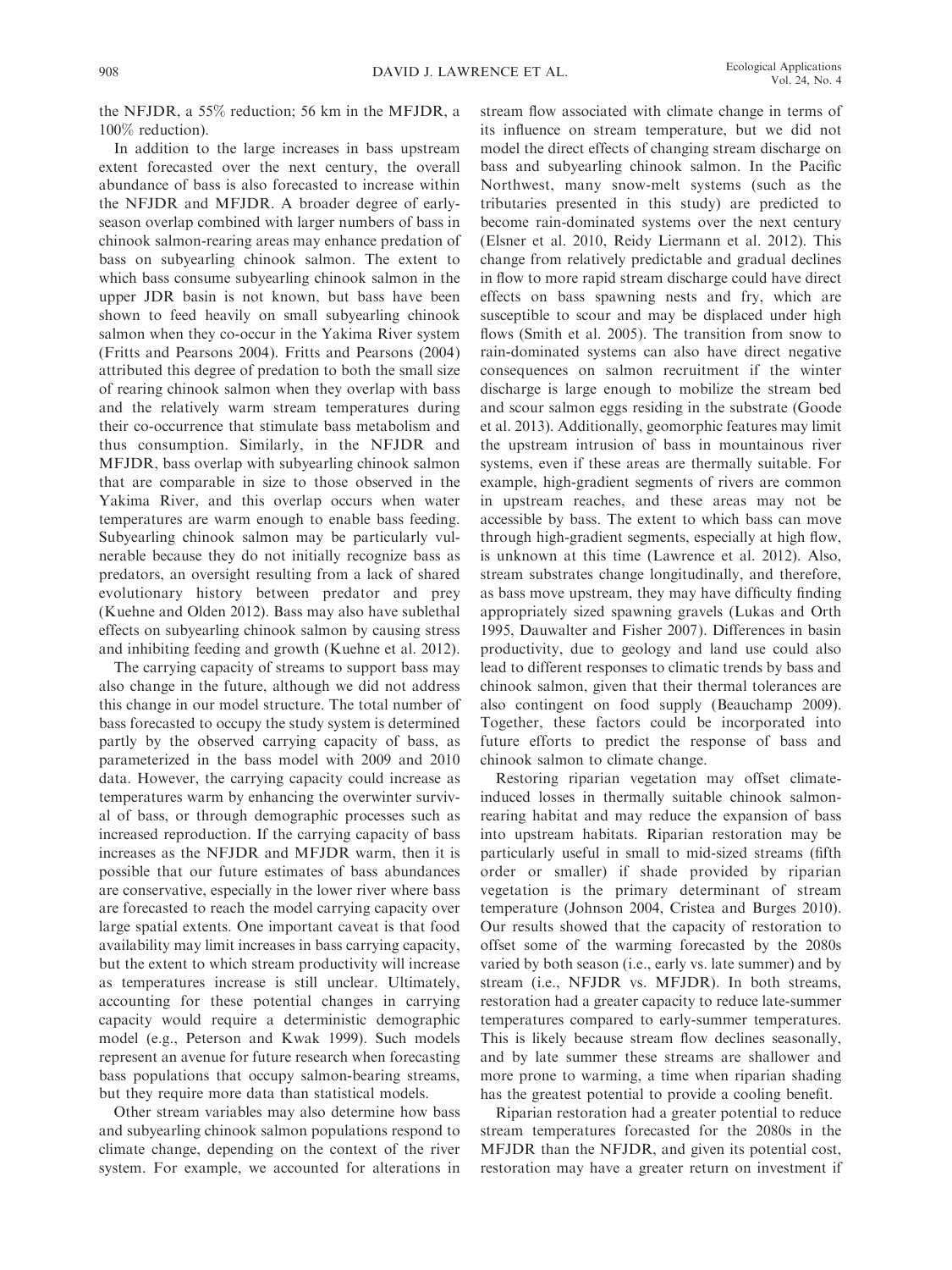employed there. The upper NFJDR has a largely intact riparian corridor and therefore has a smaller capacity to increase effective shade than the MFJDR (i.e., there is a relatively small difference between current and potential effective shade in the NFJDR; Appendix C). Additionally, the lower NFJDR has a smaller total magnitude of restored effective shade compared to the lower MFJDR (Appendix C: Fig. C1). This is likely the result of (1) smaller channel widths in the MFJDR, which allow for more effective shading of the stream if restored; and (2) differences in the ecoregions and physiographic regions between these stream systems, which in turn influence the tree heights in the riparian canopy and the foliage density predicted after restoration (see Appendix C for details). Cristea and Burges (2010) found a similar pattern when they investigated the potential for riparian vegetation restoration to offset climate-induced temperature increases in the Wenatchee River system in Washington; narrower streams could achieve greater effective shade after restoration and thus resulted in greater shade-related temperature decreases compared to larger streams. In the MFJDR there are many opportunities to increase stream shade because most riparian areas have been heavily grazed by either current or past ranching activities (Beschta and Ripple 2005) and disturbed by historical dredge mining. Parts of the upper MFJDR are currently undergoing riparian restoration as well as other forms of restoration, including stream channel re-meandering. Hydrology also plays an important role in determining thermal regimes (Caissie 2006). For example, reducing irrigation-related water removals has the capacity to reduce stream temperature, especially during summer baseflow conditions. The relative magnitude of benefits from streamflow and riparian vegetation restoration are likely to be system specific. In the MFJDR, ORDEQ (2010a) estimated that vegetation restoration had a greater capacity to reduce stream temperature compared to flow restoration. Despite this, instream flow restoration will certainly be a valuable stream temperature restoration tool in many systems in the Pacific Northwest (Beechie et al. 2013).

In our study, prioritized restoration outperformed opportunistic restoration in providing the dual benefit of reducing bass abundance and increasing the probability of subyearling chinook salmon occurrence. The priority restoration segments we identified (Appendix C: Figs. C2 and C3) could be used to allocate limited restoration funds to the segments where restoration would have the biggest ecological benefit for salmon. If our forecasts of stream warming by the 2080s occur, restoration will likely be the only way to prevent extirpation of spring chinook salmon from the MFJDR. Another important consideration in evaluating the effectiveness of restoration in mitigating climate change is that the magnitude of stream temperature reduction achievable through restoration depends partly on the metric used to define temperature. We used the 7-day-average-daily (7DAD) mean, but if we had used 7DAD maximum, greater reductions in stream temperature may have been observed. This pattern has been shown experimentally by shading streams (Johnson 2004). Although reductions in the 7DAD mean temperature may be relatively small for the NFJDR, a greater reduction in the 7DAD maximum may be achievable through restoration.

There are uncertainties associated with forecasts of global warming, and these uncertainties have to be considered when prioritizing adaptation strategies. For example, Arismendi et al. (2012) showed that some streams become cooler even when the regional climate trends reflect overall warming. Additionally, the general circulation model that we downscaled is one of many projections of climate change available for the region. Lawler et al. (2010) suggest that it is important to use low-risk adaptation strategies that are robust to this uncertainty; that is, they benefit the ecosystem even if the exact magnitude of warming is unknown. In stream systems, riparian restoration provides one such low-risk adaptation strategy because riparian vegetation also provides coarse-woody habitat and terrestrial food subsidies to streams (Wipfli and Baxter 2010). Restored riparian vegetation also retains sediment, stabilizes banks, and reduces erosion (Beechie et al. 2013). These changes may have an additional cooling effect not currently considered in our modeling approach.

Climate-induced stream warming is likely to occur throughout the interior Western United States and other regions in the United States and the world (Poff et al. 2002, Wenger et al. 2011). In our study, we provide a mechanism to translate regional-scale climate forecasts into local-scale changes in fish distribution. The stream temperature model we employed was mechanistic and spatially explicit and therefore provided a means to evaluate the extent to which riparian restoration can ameliorate warming. We believe this approach could be applied in many other streams where the data inputs are already available (i.e., downscaled climate forecasts, stream temperature models, fish–temperature relationships).

Climate change affects species directly and indirectly through myriad stressors that are already present in the ecosystem (Nelson et al. 2009). For example, additional warming in the MFJDR (a river system that is currently considered thermally impaired due to riparian vegetation removal) may result in the extirpation of the chinook salmon unless riparian restoration is undertaken to increase shade and offset the impacts of climate change. This outcome is starkly different from that projected for the NFJDR where a relatively intact riparian corridor supports cool water habitat, even in the face of climate-induced stream warming. Climate change will also affect stream-rearing salmon by enabling the range expansion of predatory nonnative species such as bass. The interactive effects of climate change, riparian land use, and introduced species will determine the future of rearing salmon populations. This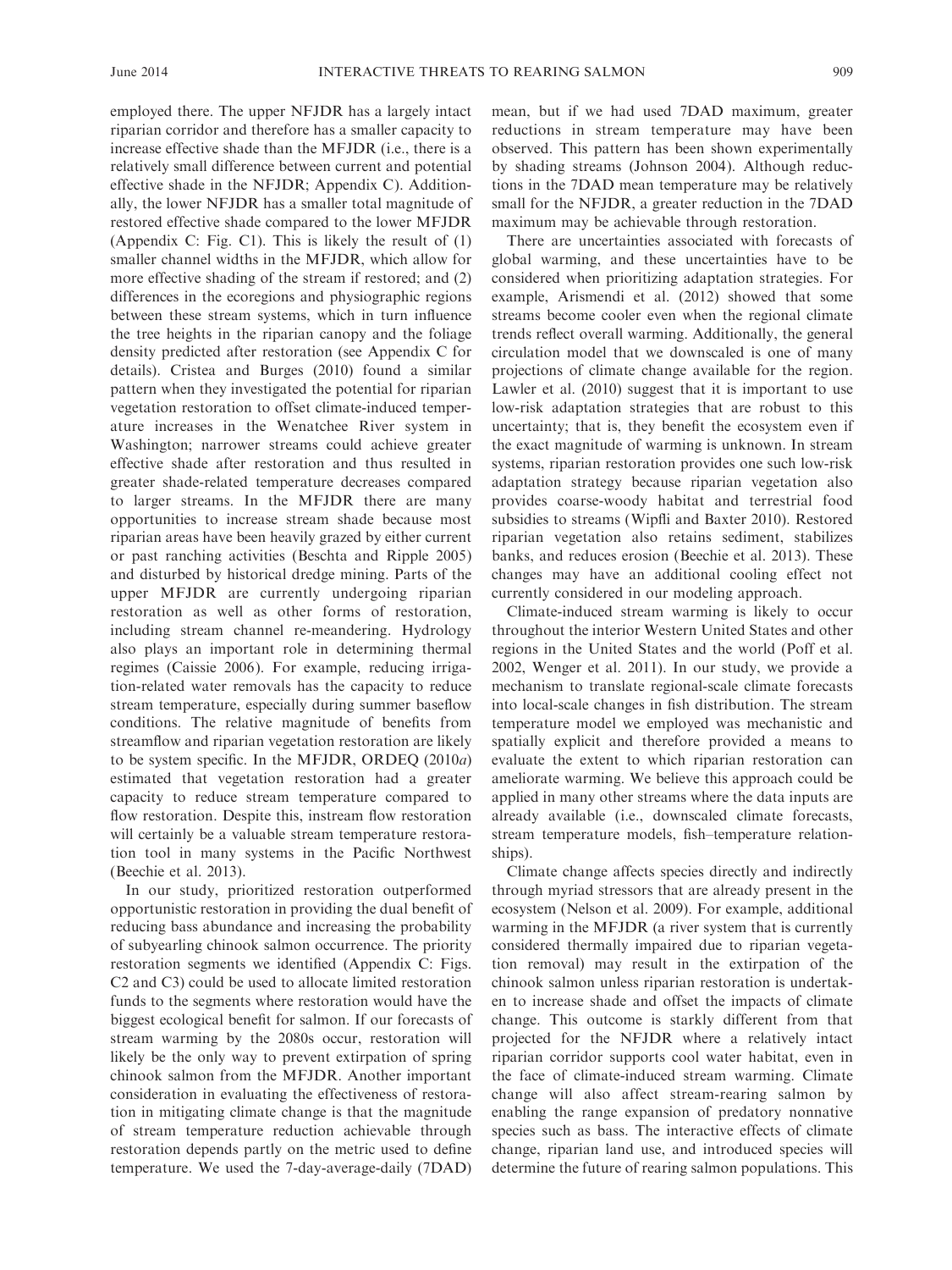work highlights the potential for restoration to mitigate some of the effects of climate change, especially in systems with a high degree of current riparian vegetation alteration and spreading nonnative species.

#### **ACKNOWLEDGMENTS**

We thank Seth Wenger for providing the downscaled flow forecasts and Marketa Elsner and Guillaume Mauger for providing the downscaled general circulation model products. Carol Volk and Aaron Maxwell provided some of the water temperature data used in this work. This paper was improved by input from Dave Beauchamp and two anonymous reviewers. Funding for this work was provided by the U.S. EPA Science to Achieve Results (STAR) program (grant # 833834) and a Northwest Climate Science Center graduate fellowship awarded to D. J. Lawrence. Additional funding and support was provided by the USGS Forest and Rangeland Ecosystem Science Center. Any use of trade, product, or firm names is for descriptive purposes only and does not imply endorsement by the United States government.

#### LITERATURE CITED

- Arismendi, I., S. L. Johnson, J. B. Dunham, R. Haggerty, and D. Hockman-Wert. 2012. The paradox of cooling streams in a warming world: regional climate trends do not parallel variable local trends in stream temperature in the Pacific continental United States. Geophysical Research Letters 39:L10401.
- Armour, C. L. 1993. Evaluating temperature regimes for protection of smallmouth bass. Resource Publication 191. United States Department of the Interior, Fish and Wildlife Service, Washington, D.C., USA.
- Beauchamp, D. A. 2009. Bioenergetic ontogeny: linking climate and mass-specific feeding to life-cycle growth and survival of salmon. American Fisheries Society Symposium 70:1–19.
- Beechie, T., et al. 2013. Restoring salmon habitat for a changing climate. River Research and Applications. http:// dx.doi.org/10.1002/rra.2590
- Beer, W. N., and J. J. Anderson. 2011. Sensitivity of juvenile salmonid growth to future climate trends. River Research and Applications 27:663–669.
- Beschta, R. L., and W. J. Ripple. 2005. Rapid assessment of riparian cottonwood recruitment: Middle Fork John Day River, Northeastern Oregon. Ecological Restoration 23:150– 156.
- Boone, E. L., B. Stewart-Koster, and M. J. Kennard. 2012. A hierarchical zero-inflated Poisson regression model for stream fish distribution and abundance. Environmetrics 23:207–218.
- Boyd, M., and B. Kasper. 2003. Analytical methods for dynamic open channel heat and mass transfer: methodology for heat source model. Version 7.0. Oregon Department of Environmental Quality, Portland, Oregon, USA. http:// www.deq.state.or.us/wq/tmdls/docs/tools/heatsourcemanual. pdf
- Bradford, M. J., and G. C. Taylor. 1997. Individual variation in dispersal behaviour of newly emerged chinook salmon (Oncorhynchus tshawytscha) from the upper Fraser River, British Columbia. Canadian Journal of Fisheries and Aquatic Sciences 54:1585–1592.
- Caissie, D. 2006. The thermal regime of rivers: a review. Freshwater Biology 51:1389–1406.
- Carey, M. P., B. L. Sanderson, T. A. Friesen, K. A. Barnas, and J. D. Olden. 2011. Smallmouth bass in the Pacific Northwest: a threat to native species; a benefit for anglers. Reviews in Fisheries Science 19:305–315.
- Cristea, N. C., and S. J. Burges. 2010. An assessment of the current and future thermal regimes of three streams located in the Wenatchee River basin, Washington State: some

implications for regional river basin systems. Climatic Change 102:493–520.

- Dauwalter, D. C., and W. L. Fisher. 2007. Spawning chronology, nest site selection and nest success of smallmouth bass during benign streamflow conditions. American Midland Naturalist 158:60–78.
- Elsner, M., L. Cuo, N. Voisin, J. Deems, A. Hamlet, J. Vano, K. Mickelson, S.-Y. Lee, and D. Lettenmaier. 2010. Implications of 21st century climate change for the hydrology of Washington State. Climatic Change 102:225–260.
- Fritts, A. L., and T. N. Pearsons. 2004. Smallmouth bass predation on hatchery and wild salmonids in the Yakima River, Washington. Transactions of the American Fisheries Society 133:880–895.
- Gelman, A., J. B. Carlin, H. S. Stern, and D. B. Rubin. 2004. Bayesian data analysis. Second edition. Chapman and Hall, Boca Raton, Florida, USA.
- Goode, J. R., J. M. Buffington, D. Tonina, D. J. Isaak, R. F. Thurow, S. Wenger, D. Nagel, C. Luce, D. Tetzlaff, and C. Soulsby. 2013. Potential effects of climate change on streambed scour and risks to salmonid survival in snowdominated mountain basins. Hydrological Processes 27:750– 765.
- Gordon, A. D., and H. T. B. Birks. 1972. Numerical methods in Quaternary palaeoecology. I. Zonation of pollen diagrams. New Phytologist 71:961–979.
- Grimm, E. C. 1987. CONISS: a FORTRAN 77 program for stratigraphically constrained cluster analysis by the method of incremental sum of squares. Computers and Geosciences 13:13–35.
- Hamlet, A. F., et al. 2010. Final project report for the Columbia Basin Climate Change Scenarios Project. Climate Impacts Group, University of Washington, Seattle, Washington, USA. http://www.hydro.washington.edu/2860/report/
- Hamlet, A. F., P. W. Mote, M. P. Clark, and D. P. Lettenmaier. 2007. Twentieth-century trends in runoff, evapotranspiration, and soil moisture in the western United States. Journal of Climate 20:1468–1486.
- Hosmer, D. W., and S. Lemeshow. 2000. Applied logistic regression. Wiley, New York, New York, USA.
- IPCC (Intergovernmental Panel on Climate Change). 2007. Climate change 2007: impacts, adaptation and vulnerability. Contribution of Working Group II to the Fourth Assessment Report of the Intergovernmental Panel on Climate Change. Cambridge University Press, Cambridge, UK.
- Isaak, D. J., S. Wollrab, D. Horan, and G. Chandler. 2012. Climate change effects on stream and river temperatures across the northwest U.S. from 1980–2009 and implications for salmonid fishes. Climatic Change 113:499–524.
- Johnson, S. L. 2004. Factors influencing stream temperatures in small streams: substrate effects and a shading experiment. Canadian Journal of Fisheries and Aquatic Sciences 61:913– 923.
- Juggins, S. 2012. Analysis of quaternary science data. R package 'rioja' version 0.7-3. Newcastle University, Newcastle, UK. http://cran.r-project.org/web/packages/rioja/ index.html
- Kaushal, S. S., G. E. Likens, N. A. Jaworski, M. L. Pace, A. M. Sides, D. Seekell, K. T. Belt, D. H. Secor, and R. L. Wingate. 2010. Rising stream and river temperatures in the United States. Frontiers in Ecology and the Environment 8:461–466.
- Kuehne, L., and J. D. Olden. 2012. Prey naivety in the behavioural responses of juvenile chinook (Oncorhynchus tshawytscha) salmon to an invasive predator. Freshwater Biology 57:1126–1137.
- Kuehne, L. M., J. D. Olden, and J. J. Duda. 2012. Costs of living for juvenile chinook salmon (Oncorhynchus tshawytscha) in an increasingly warming and invaded world. Canadian Journal of Fisheries and Aquatic Sciences 69:1621–1630.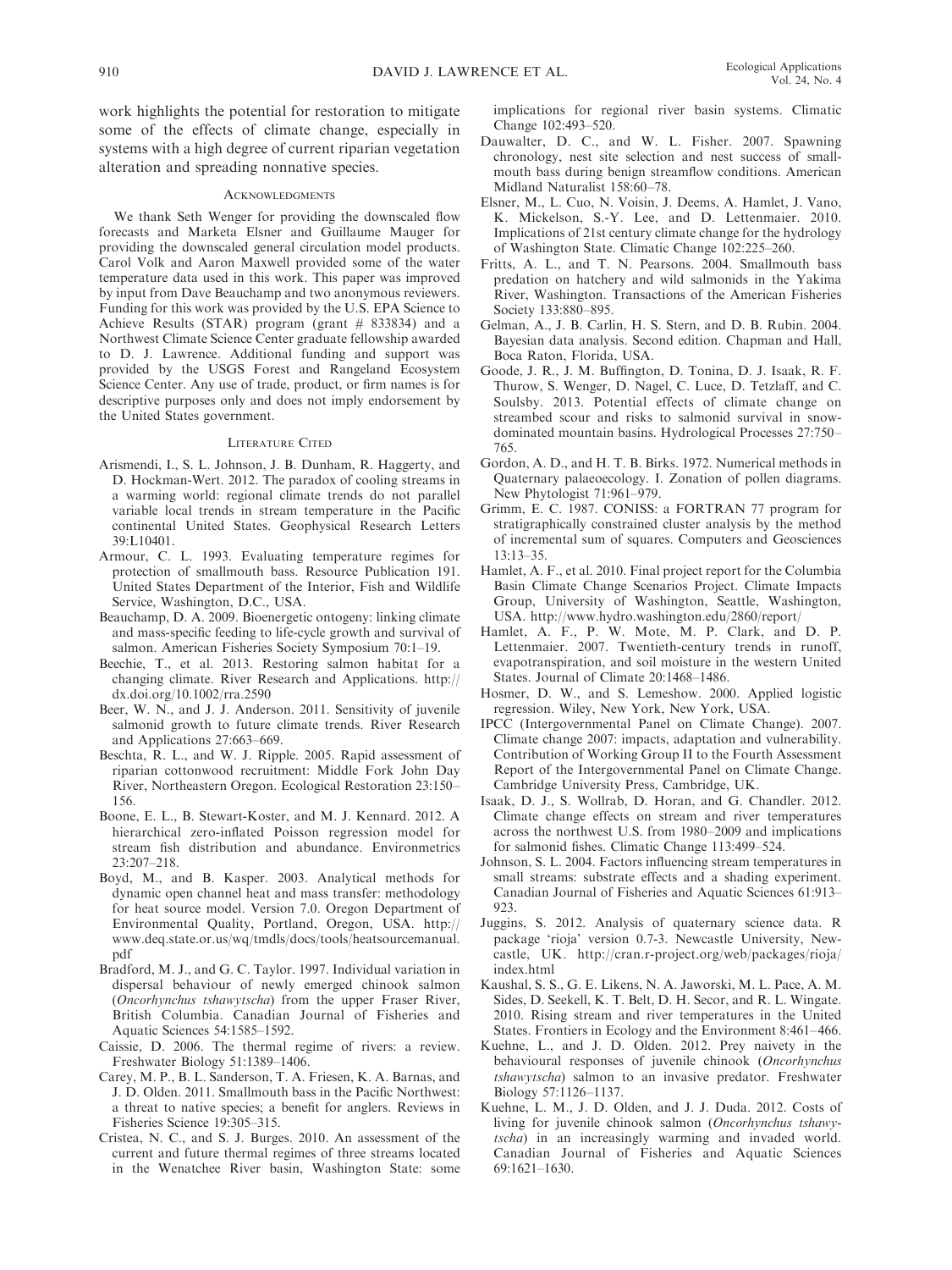- Lawler, J. J., et al. 2010. Resource management in a changing and uncertain climate. Frontiers in Ecology and the Environment 8:35–43.
- Lawrence, D. J., J. D. Olden, and C. E. Torgersen. 2012. Spatiotemporal patterns and habitat associations of smallmouth bass (Micropterus dolomieu) invading salmon-rearing habitat. Freshwater Biology 57:1929–1946.
- Lindsay, R. B., W. J. Knox, M. W. Flesher, B. J. Smith, E. A. Olsen, and L. S. Lutz. 1985. Study of wild spring chinook salmon in the John Day River system. Oregon Department of Fish and Wildlife, Portland, Oregon, USA.
- Littell, J. S., M. M. Elsner, G. S. Mauger, E. Lutz, A. F. Hamlet, and E. Salathe. 2011. Regional climate and hydrologic change in the Northern U.S. Rockies and Pacific Northwest: internally consistent projections of future climate for resource management. Preliminary project report, USFS JVA 09-JV-11015600-039. Prepared by the Climate Impacts Group, University of Washington, Seattle, Washington, USA. http://cses.washington.edu/picea/USFS/pub/Littell\_ etal\_2010/
- Lukas, J. A., and D. J. Orth. 1995. Factors affecting nesting success of smallmouth bass in a regulated Virginia stream. Transactions of the American Fisheries Society 124:726–735.
- Lunn, D., A. Thomas, N. Best, and D. J. Spiegelhalter. 2000. WinBUGS—a Bayesian modelling framework: concepts, structure, and extensibility. Statistics and Computing 10:325–337.
- Mantua, N., I. Tohver, and A. Hamlet. 2010. Climate change impacts on streamflow extremes and summertime stream temperature and their possible consequences for freshwater salmon habitat in Washington State. Climatic Change 102:187–223.
- Mote, P. W., and E. P. Salathé. 2010. Future climate in the Pacific Northwest. Climatic Change 102:29–50.
- Murray, C. B., and M. L. Rosenau. 1989. Rearing of juvenile chinook salmon in nonnatal tributaries of the lower Fraser River, British Columbia. Transactions of the American Fisheries Society 118:284–289.
- Naiman, R. J., et al. 2012. Developing a broader scientific foundation for river restoration: Columbia River food webs. Proceedings of the National Academy of Sciences USA. http://dx.doi.org/10.1073/pnas.1213408109
- Nelson, K. C., M. A. Palmer, J. E. Pizzuto, G. E. Moglen, P. L. Angermeier, R. H. Hilderbrand, M. Dettinger, and K. Hayhoe. 2009. Forecasting the combined effects of urbanization and climate change on stream ecosystems: from impacts to management options. Journal of Applied Ecology  $46.154 - 163$
- ORDEQ (Oregon Department of Environmental Quality). 2010a. John Day River basin total maximum daily load (TMDL) and water quality management plan (WQMP). State of Oregon, Department of Environmental Quality, Portland, Oregon, USA.
- ORDEQ (Oregon Department of Environmental Quality). 2010b. John Day River basin total maximum daily load (TMDL) Appendix C: estimate of natural potential vegetation in the John Day basin. State of Oregon, Department of Environmental Quality, Portland, Oregon, USA.
- Peterson, J. T., and T. J. Kwak. 1999. Modeling the effects of land use and climate change on riverine smallmouth bass. Ecological Applications 9:1391–1404.
- Poff, N. L., M. M. Brinson, and J. W. J. Day. 2002. Aquatic ecosystems and global climate change. Pew Center on Global Climate Change, Arlington, Virginia, USA.
- Powell, R. M., P. D. Alley, L. Goin, and J. Kehrberg. 2008. John Day River Sub-basin Fish Habitat Enhancement Project. Annual report. Oregon Department of Fish and Wildlife, John Day, Oregon, USA.
- R Development Core Team. 2013. R: a language and environment for statistical computing. R Foundation for Statistical Computing, Vienna, Austria.
- Rahel, F. J., and J. D. Olden. 2008. Assessing the effects of climate change on aquatic invasive species. Conservation Biology 22:521–533.
- Reidy Liermann, C. A., J. D. Olden, T. J. Beechie, M. J. Kennard, P. B. Skidmore, C. P. Konrad, and H. Imaki. 2012. Hydrogeomorphic classification of Washington state rivers to support emerging environmental flow management strategies. River Research and Applications 28:1340–1358.
- Rieman, B. E., D. Isaak, S. Adams, D. Horan, D. Nagel, C. Luce, and D. Myers. 2007. Anticipated climate warming effects on bull trout habitats and populations across the interior Columbia River basin. Transactions of the American Fisheries Society 136:1552–1565.
- Rieman, B. E., and D. J. Isaak. 2010. Climate change, aquatic ecosystems, and fishes in the Rocky Mountain West: implications and alternatives for management. General Technical Report RMRS-GTR-250. USDA Forest Service, Rocky Mountain Research Station, Fort Collins, Colorado, USA.
- Ruckelshaus, M. H., P. Levin, J. B. Johnson, and P. M. Kareiva. 2002. The Pacific salmon wars: what science brings to the challenge of recovering species. Annual Review of Ecology and Systematics 33:665–706.
- Ruesch, A., C. E. Torgersen, J. J. Lawler, J. D. Olden, E. E. Peterson, C. Volk, and D. J. Lawrence. 2012. Projected climate-induced habitat loss for salmonids in the John Day River network, Oregon, U.S.A. Conservation Biology 26:873–882.
- Sanderson, B. L., K. A. Barnas, and A. M. Wargo Rub. 2009. Nonindigenous species of the Pacific Northwest: an overlooked risk to endangered salmon? BioScience 59:245–256.
- Sharma, S., L. Herborg, and T. W. Therriault. 2009. Predicting introduction, establishment and potential impact of smallmouth bass. Diversity and Distributions 15:831–840.
- Shrader, T., and M. E. Gray. 1999. Biology and management of John Day River smallmouth bass. Oregon Department of Fish and Wildlife, Portland, Oregon, USA.
- Smith, S. M., J. S. Odenkirk, and S. J. Reeser. 2005. Smallmouth bass recruitment variability and its relation to stream discharge in three Virginia rivers. North American Journal of Fisheries Management 25:1112–1121.
- Sturtz, S., U. Ligges, and A. Gelman. 2005. R2WinBUGS: a package for running WinBUGS from R. Journal of Statistical Software 12:1–16.
- Torgersen, C. E., R. N. Faux, B. A. McIntosh, N. J. Poage, and D. J. Norton. 2001. Airborne thermal remote sensing for water temperature assessment in rivers and streams. Remote Sensing of Environment 76:386–398.
- Torgersen, C. E., D. M. Price, H. W. Li, and B. A. McIntosh. 1999. Multiscale thermal refugia and stream habitat associations of chinook salmon in northeastern Oregon. Ecological Applications 9:301–319.
- U.S. EPA. 2002. National water quality inventory: report to Congress, 2002 reporting cycle. Washington, D.C., USA.
- Wenger, S. J., et al. 2011. Flow regime, temperature, and biotic interactions drive differential declines of trout species under climate change. Proceedings of the National Academy of Sciences USA 108:14175–14180.
- Wipfli, M. S., and C. V. Baxter. 2010. Linking ecosystems, food webs, and fish production: subsidies in salmonid watersheds. Fisheries 35:373–387.
- Woodward, G., D. M. Perkins, and L. E. Brown. 2010. Climate change and freshwater ecosystems: impacts across multiple levels of organization. Philosophical Transactions of the Royal Society B 365:2093–2106.